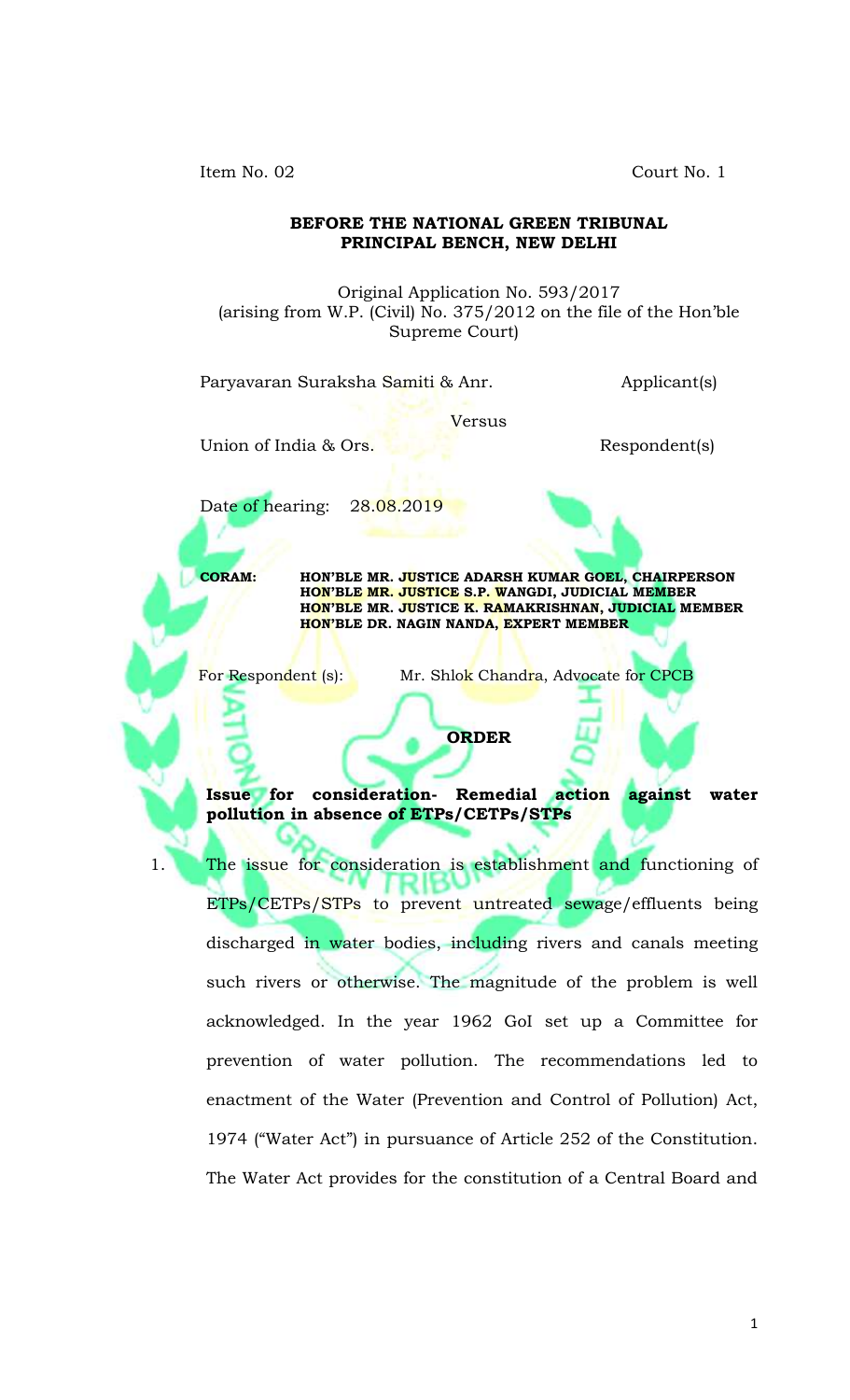State Boards/Committees. No polluted matter can be discharged into a stream or well or on land, and no industry, operation or process can be established and no out-let for discharge of sewage used without consent of the State Board. The Water Act provides powers to give directions for closing any such activity as well as for prosecution. Power to give directions implicitly includes recovery of compensation on 'Polluter Pays' principle.

- 2. Inspite of above statutory regime we are faced with serious problem of water pollution. The Hon'ble Supreme Court noted<sup>1</sup> that the water pollution caused serious diseases, including Cholera and Typhoid. Water pollution could not be ignored and adequate measures for prevention and control are necessary. Polluting industries were directed to be shifted on 'Precautionary' principle. It is not necessary to refer to all the judgments of the Hon'ble Supreme Court dealing with the significance of water and need to prevent pollution of water. We may only refer to the observations that everyone has right to have access to drinking water in quantum and equality equal to the basic needs. This is fundamental to life and part of Article 21.<sup>2</sup>
- 3. As per CPCB's report 20163, it has been estimated that 61,948 million liters per day (mld) sewage is generated from the urban areas of which treatment capacity of 23,277 mld is currently

 $\overline{\phantom{a}}$ 

<sup>1</sup> (1988) 1 SCC 471

 $2^{2}$  APPCB vs. Prof. M.V Nayudu (2001) 2 SCC 62 at para 3, 4, State of Orissa Vs. Government of India (2009) 5 SCC 492, at para 58 "Rivers in India are drying up, groundwater is being rapidly depleted, and canals are polluted. Yamuna in Delhi looks like a black drain. Several perennial rivers like Ganga and Brahmaputra are rapidly becoming seasonal. Rivers are dying or declining, and aquifers are getting overpumped. Industries, hotels, etc. are pumping out groundwater at an alarming rate, causing sharp decline in the groundwater levels."<br><sup>3</sup>http://www.aulahhanvia.nie.in/Database/STST westerrater.2000.com; ...but...16

http://www.sulabhenvis.nic.in/Database/STST\_wastewater\_2090.aspx July 16, updated on December 6, 2016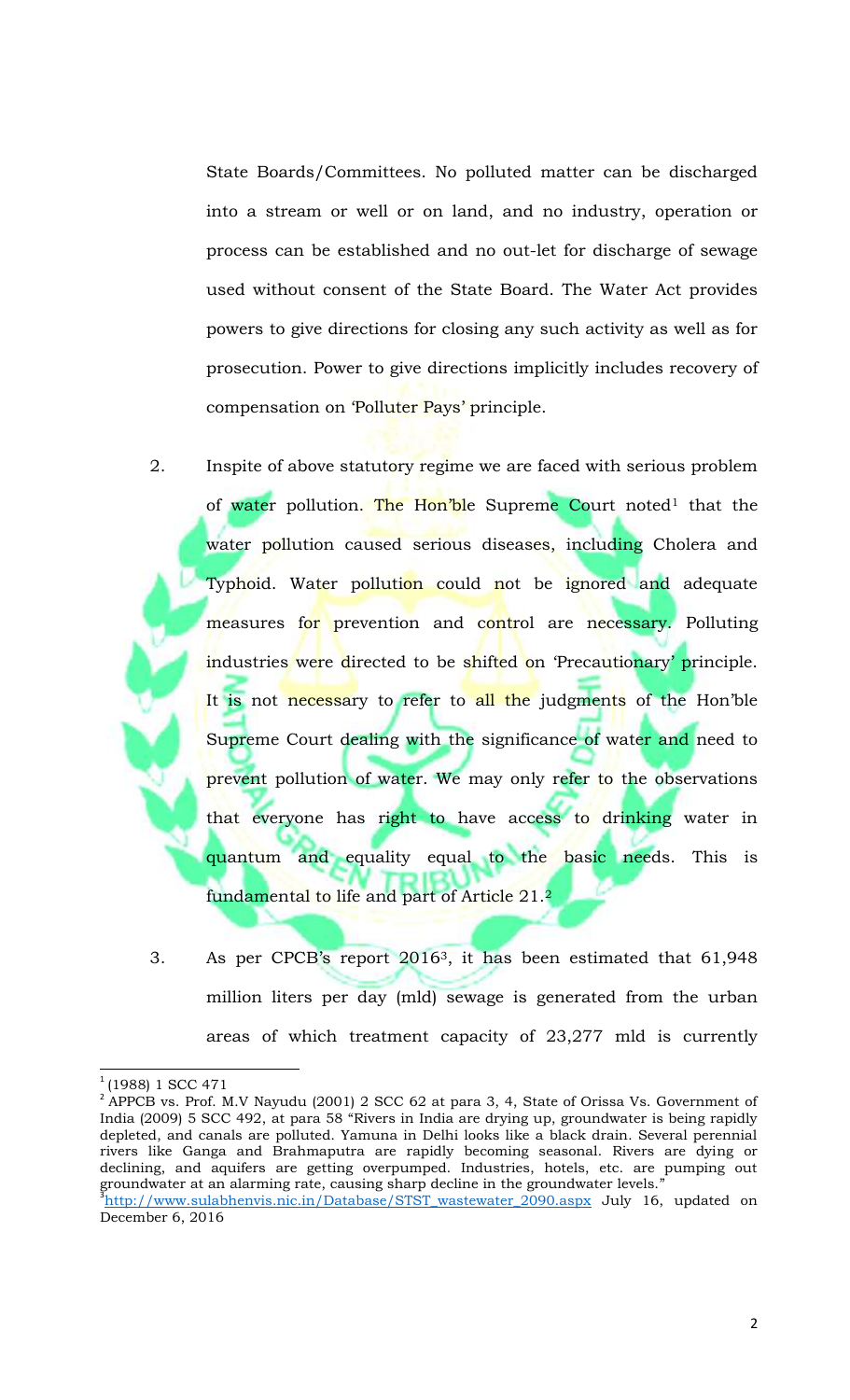existent in India. Thereby the deficit in capacity of waste treatment is of 62%. There is no data available with regard to generation of sewage in the rural areas.

4. We may note that discharge of untreated effluents and sewage is the principal cause of water pollution in the country as noted in cases relating to pollution of rivers.<sup>4</sup> Similarly, in the case of 100 polluted industrial clusters being dealt with by this Tribunal<sup>5</sup>, water pollution is one of the factors polluting the said industrial clusters. As already noted, official data of CPCB is to the effect that 351 river stretches in the Country are polluted. The Tribunal held that remedial action for restoration of the said river stretches is necessary.<sup>6</sup> In the said order, it was observed:

> *"As already noted, well known causes of pollution of rivers are dumping of untreated sewage and industrial waste, garbage, plastic waste, e-waste, bio-medical waste, municipal solid waste, diversion of river waters, encroachments of catchment areas and floodplains, over drawl of groundwater, river bank erosion on account of illegal sand mining. In spite of directions to install Effluent Treatment Plants (ETPs), Common Effluent Treatment Plants (CETPs), Sewage Treatment Plants (STPs), and adopting other anti-pollution measures, satisfactory situation has not been achieved. Tough governance is the need of the*  hour. If pollution does not stop, the industry has to be stopped. If *sewage dumping does not stop, local bodies have to be made accountable and their heads are to be prosecuted. Steps have to be taken for awareness and public involvement."*

l  $4$  O.A No. 673 of 2018 this Tribunal is considering remedial action to rejuvenate 351 polluted river stretches. Therein, other cases of river pollution are mentioned thus "This Tribunal also considered the issue of pollution of river Yamuna, in Manoj Mishra Vs. Union of India, river Ganga in M.C. Mehta Vs. Union of India, river Ramganga which is a tributary of river Ganga in Mahendra Pandey Vs. Union of India & Ors., rivers Sutlej and Beas in the case of Sobha Singh & Ors. Vs. State of Punjab & Ors., river Son in Nityanand Mishra Vs. State of M.P. & Ors., river Ghaggar in Stench Grips Mansa's Sacred Ghaggar River (Suo-Moto Case)", river Hindon in Doaba Paryavaran Samiti Vs. State of U.P. & Ors., river Kasardi in Arvind Pundalik Mhatre Vs. Ministry of Environment, Forest and Climate Change & Ors., River Ami, Tapti, Rohani and Ramgarh lake in Meera Shukla Vs. Municipal Corporation, Gorakhpur & Ors., rivers Chenab and Tawi in the case of Amresh Singh Vs. Union of India & Ors. and Subarnarekha in Sudarsan Das Vs. State of West Bengal & Ors. and issued directions from time to time" <sup>5</sup> O.A No. 1038/2018

<sup>6</sup> O. A No.673/2018, order dated 08.04.2019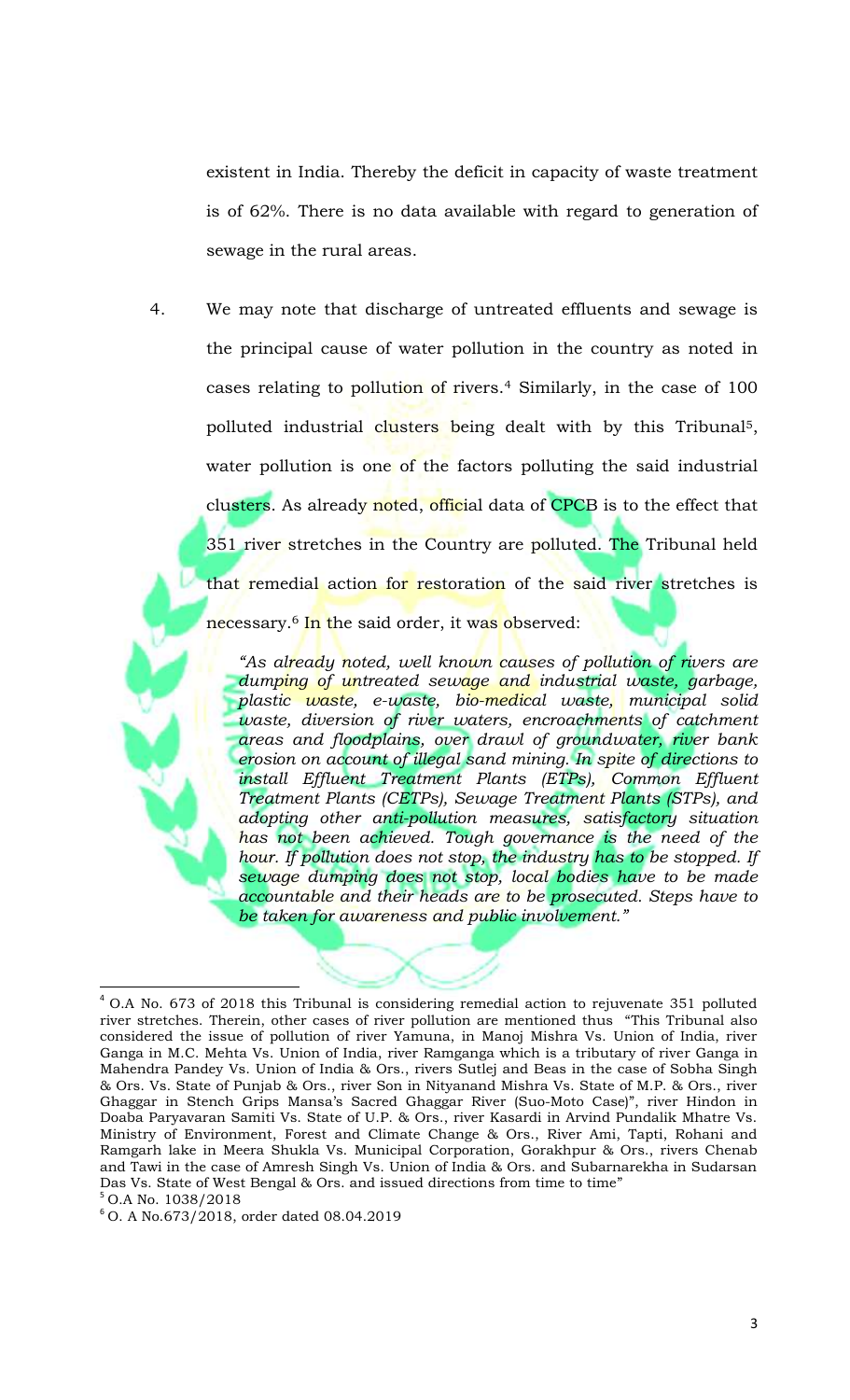- 5. All the States and UTs where polluted river stretches exist are required to constitute River Rejuvenation Committees to prepare actions plans for restoration (which are to be reviewed by the highest authority in the States, i.e Chief Secretary) to be monitored by CPCB and thereafter to be further monitored by this Tribunal. Accordingly, the action plans have been prepared which broadly envisage action to prevent discharge of untreated effluent/sewage. The same are being monitored by the CPCB and by this Tribunal and the matter is now listed for hearing on 29.11.2019. In O.A 606/2018 while dealing with the compliance of Solid Waste Management Rules, 2016, this Tribunal vide order dated 16.01.2019 directed personal appearance of all the Chief Secretaries with their monitoring reports on major environment issues including the rejuvenation of polluted river stretches. The Chief Secretaries of all States/UTs have accordingly appeared and furnished their reports which envisages steps for setting up of ETPs/CETPs/STPs to prevent water pollution. The Chief Secretaries have to appear before this Tribunal with further progress reports on the subjects. RIBV
- 6. Further, control of pollution of river Ganga is being monitored by this Tribunal in O. A No. 200/2014 after transfer from the Hon'ble Supreme Court. Therein timelines have been prescribed to the effect that STPs be set up in time bound manner and no a drop of pollution be discharged in the river. The Tribunal observed

"*Bioremediation and/or phytoremediation or any other remediation measures may start as an interim measure positively from 01.11.2019, failing which the State may be liable to pay compensation of Rs. 5 Lakhs per month per drain to be deposited with the CPCB. This however, is not to be taken as an excuse to*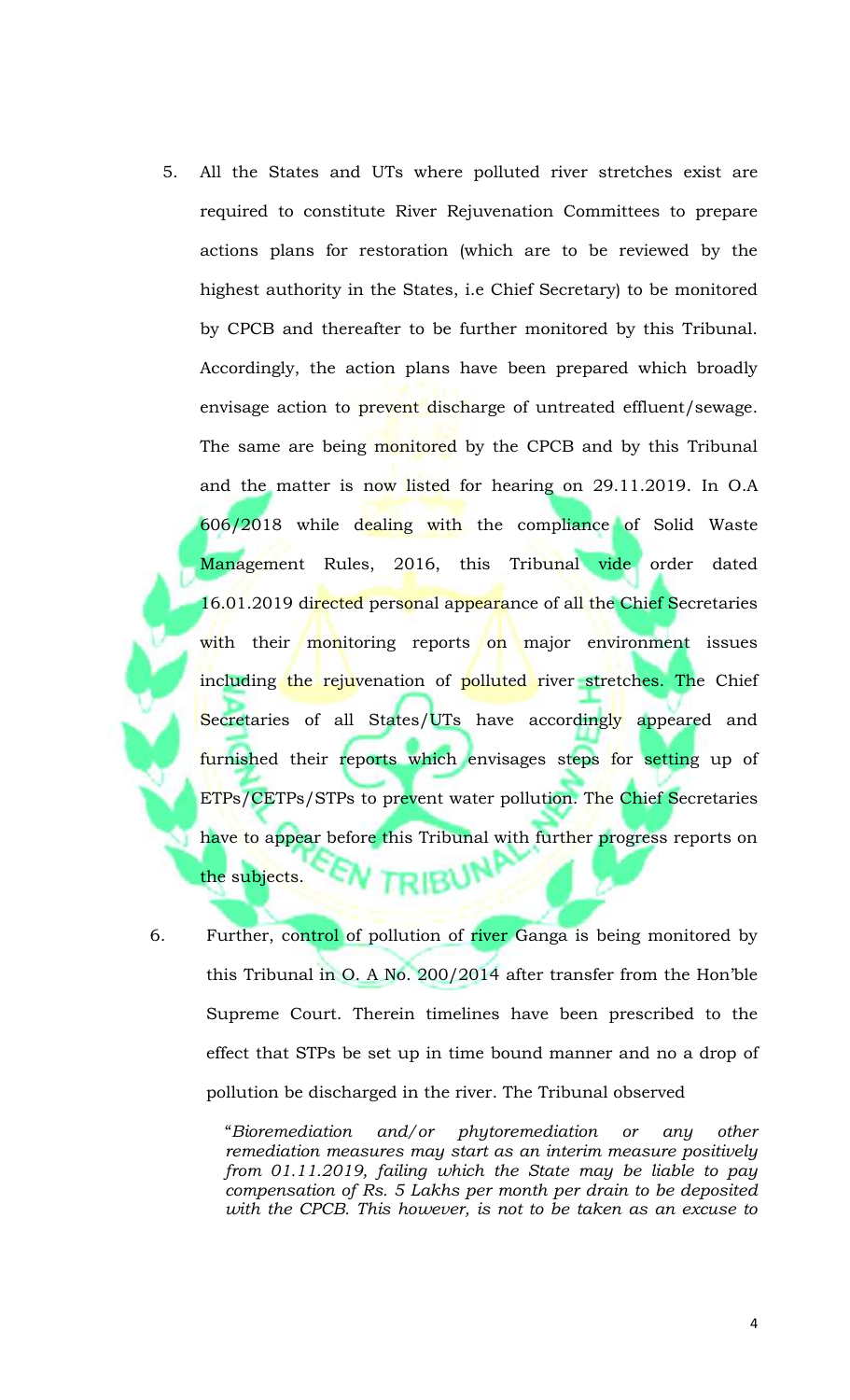*delay the installation of STPs. For delay of the work, the Chief Secretary must identify the officers responsible and assign specific responsibilities. Wherever there are violations, adverse entries in the ACRs must be made in respect of such identified officers. For delay in setting up of STPs and sewerage network beyond prescribed timelines, State may be liable to pay Rs. 10*  Lakhs per month per STP and its network. It will be open to the *State to recover the said amount from the erring officers/contractors.*

*With regard to works under construction, after 01.07.2020, direction for payment of environmental compensation of Rs. 10*  lakhs per month to CPCB for discharging untreated sewage in any *drain connected to river Ganga or its tributaries and Rs. 10 lakhs per month to CPCB per incomplete STP and its sewerage network will apply. Further with regard to the sectors where STP and sewerage network works have not yet started, the State has to pay an Environmental Compensation of Rs. 10 lakhs per month after 31.12.2020. The NMCG will also be equally liable for its failure to the extent of 50% of the amount to be paid. Till such compliance, bioremediation or any other appropriate interim measure may start from 01.11.2019."*

#### **Background of the present case before this Tribunal**

The Hon'ble Supreme Court vide order dated 22.02.2017 in Paryavaran Suraksha Samiti Vs. Union of India7 transferred the matter for monitoring by this Tribunal in the light of the directions of the Hon'ble Supreme Court requiring establishment and functioning of requisite ETPs/CETPs/STPs and in default to close industrial activities discharging effluents without treatment and to take action against local bodies for failing to install STPs and discharging sewage without treatment. Some of the observations in the judgment of the Hon'ble Supreme Court are:

> " *7. Having effectuated the directions recorded in the foregoing paragraphs, the next step would be, to set up common effluent treatment plants. We are informed, that for the aforesaid purpose, the financial contribution of the Central Government is to the extent of 50%, that of the State Government concerned (including the Union Territory concerned) is 25%. The balance 25%, is to be arranged by way of loans from banks. The above loans, are to be repaid, by the industrial areas, and/or*

 $\overline{\phantom{a}}$ 

 $7(2017)$  5 SCC 326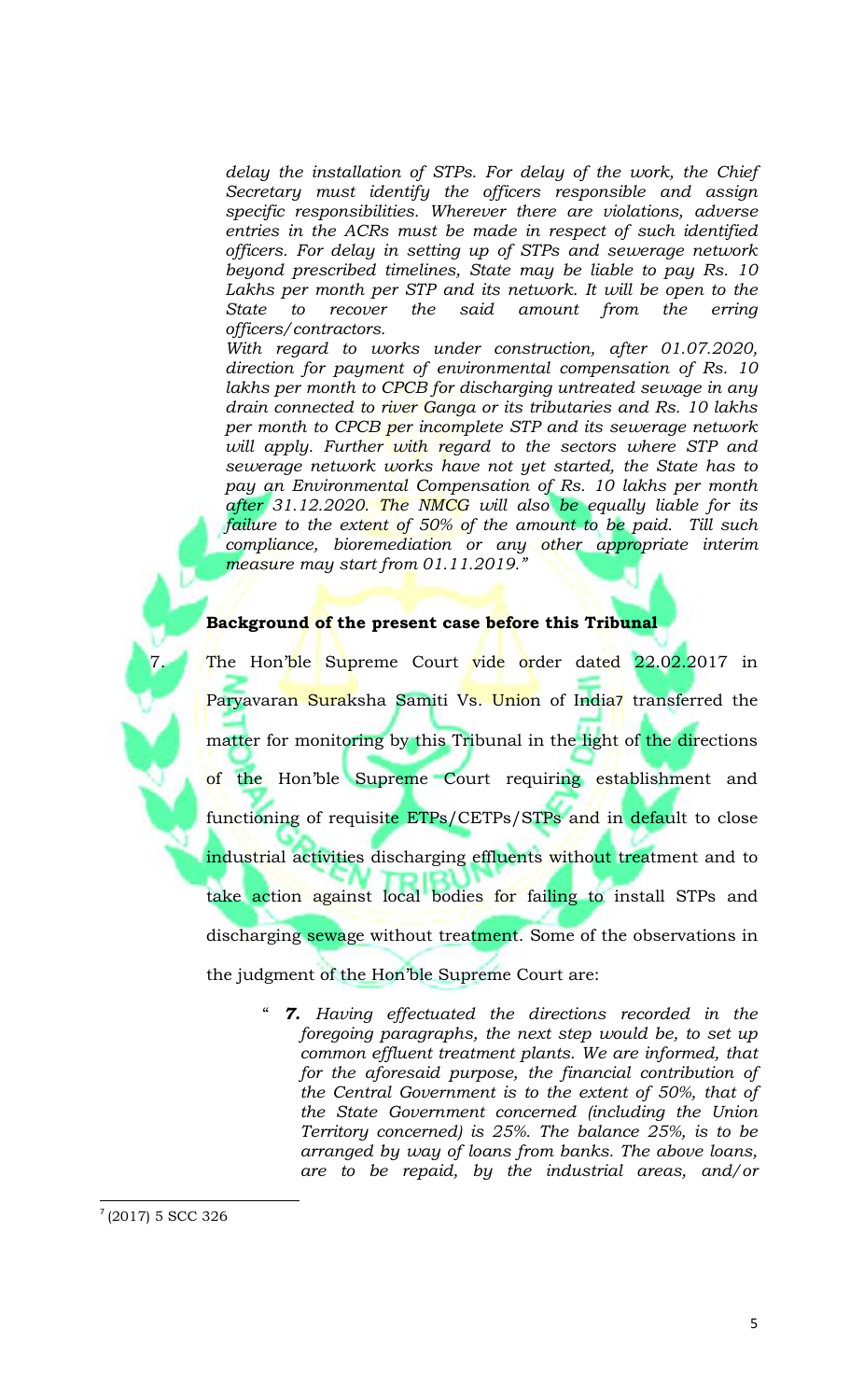*industrial clusters. We are also informed that the setting up of a common effluent treatment plant, would ordinarily take approximately two years (in cases where the process has yet to be commenced). The reason for the above prolonged period, for setting up "common effluent treatment plants", according to the learned counsel, is not only financial, but also, the requirement of land acquisition, for the same.*

- *10. Given the responsibility vested in municipalities under Article 243-W of the Constitution, as also, in Item 6 of Schedule XII, wherein the aforesaid obligation, pointedly extends to "public health, sanitation conservancy and solid waste management", we are of the view that the onus to operate the existing common effluent treatment plants, rests on municipalities (and/or local bodies). Given the aforesaid responsibility, the municipalities (and/or local bodies) concerned, cannot be permitted to shy away from discharging this onerous duty. In case there are further financial constraints, the remedy lies in Articles 243-X and 243-Y of the Constitution. It will be open to the municipalities (and/or local bodies) concerned, to evolve norms to recover funds, for the purpose of generating finances to install and run all the "common effluent treatment plants", within the purview of the provisions referred to hereinabove. Needless to mention that such norms as may be evolved for generating financial resources, may include all or any of the commercial, industrial and domestic beneficiaries, of the facility. The process of evolving the above norms, shall be supervised by the State Government (Union Territory) concerned, through the Secretaries, Urban Development and Local Bodies, respectively (depending on the location of the respective common effluent treatment plant). The norms for generating funds for setting up and/or operating the "common effluent treatment plant" shall be finalised, on or before 31-3-2017, so as to be implemented with effect from the next financial year. In case, such norms are not in place, before the commencement of the next financial year, the State Governments (or the Union Territories) concerned, shall cater to the financial requirements, of running the "common effluent treatment plants", which are presently dysfunctional, from their own financial resources.*
- *11. Just in the manner suggested hereinabove, for the purpose of setting up of "common effluent treatment plants", the State Governments concerned (including, the Union Territories concerned) will prioritise such cities, towns and villages, which discharge industrial pollutants and sewer, directly into rivers and water bodies.*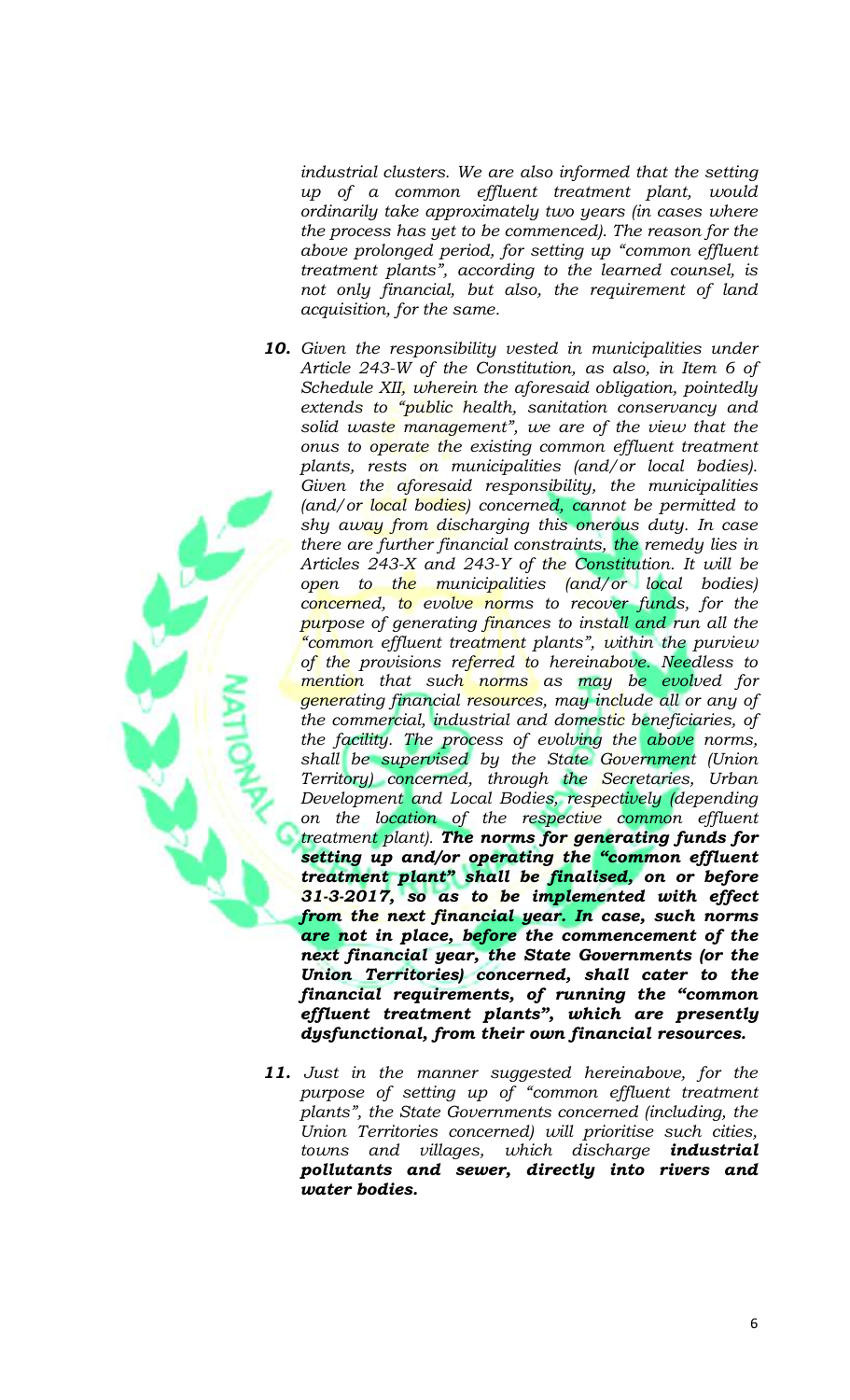- *12. We are of the view that in the manner suggested above, the malady of sewer treatment, should also be dealt with simultaneously. We, therefore, hereby direct that "sewage treatment plants" shall also be set up and made functional, within the timelines and the format, expressed hereinabove.*
- *13. We are of the view that mere directions are inconsequential, unless a rigid implementation mechanism is laid down. We, therefore, hereby provide that the directions pertaining to continuation of industrial activity only when there is in place a functional "primary effluent treatment plants", and the setting up of functional "common effluent treatment plants" within the timelines, expressed above, shall be of the Member Secretaries of the Pollution Control Boards concerned. The Secretary of the Department of Environment, of the State Government concerned (and the Union Territory concerned), shall be answerable in case of default. The Secretaries to the Government concerned shall be responsible for monitoring the progress and issuing necessary directions to the Pollution Control Board concerned, as may be required, for the implementation of the above directions. They shall be also responsible for collecting and maintaining records of data, in respect of the directions contained in this order. The said data shall be furnished to the Central Ground Water Authority, which shall evaluate the data and shall furnish the same to the Bench of the jurisdictional National Green Tribunal.*

*14. To supervise complaints of non-implementation of the instant directions, the Benches concerned of the National Green Tribunal, will maintain running and numbered case files, by dividing the jurisdictional area into units. The abovementioned case files will be listed periodically. The Pollution Control Board concerned is also hereby directed to initiate such civil or criminal action, as may be permissible in law, against all or any of the defaulters."*

8. Accordingly, on 25.05.2017, notice was issued to the Central Pollution Control Board (CPCB), the State Pollution Control Boards (SPCBs)/ Pollution Control Committees (PCCs) and the Ministry of Environment, Forest and Climate Change (MoEF&CC). They filed their status reports showing gaps in waste generated and treatment capacity. It was further stated that action had been initiated to remedy the situation. After considering the status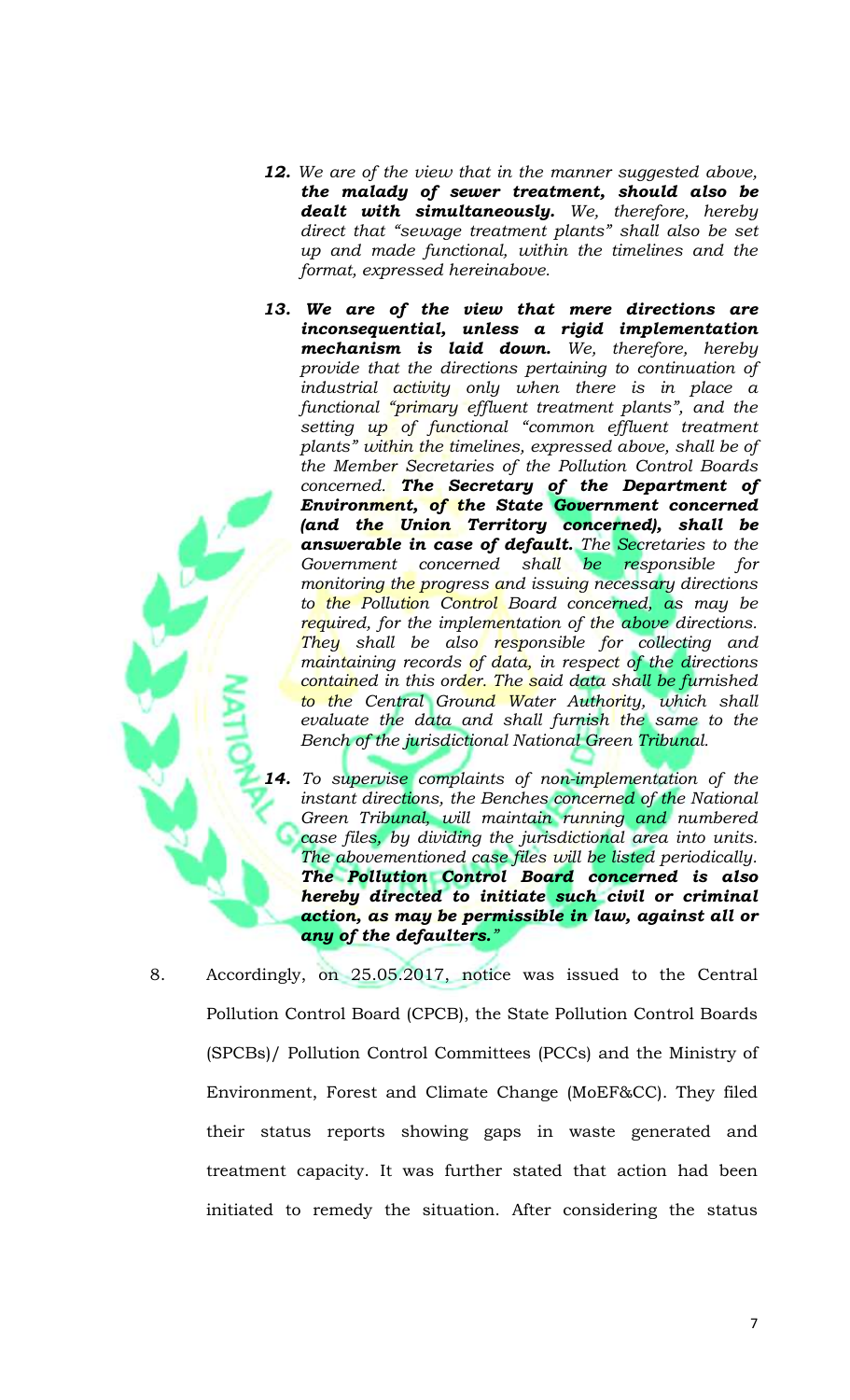report, the Tribunal, vide orders dated 04.07.2017, 18.09.2017 and 11.10.2017, sought information about the steps taken by the SPCBs/PCCs.

9. Vide order dated 03.08.2018, the matter was reviewed and after noting that in absence of functional ETPs/CETPs/STPs, untreated effluents were being discharged in water bodies leading to contamination of surface and ground water which causes various diseases and also has adverse consequence on aquatic organism due to decreased level of oxygen. The Tribunal directed the CPCB to prepare an action plan. Direction was also given for monitoring by a Committee of two officers – one each representing MoEF&CC and CPCB at least once in every month. CPCB was required to place the progress report every three months on the website and take penal action for failure by way of recovery of compensation for damage to the environment, apart from other steps.

10. Vide order dated 19.02.2019, after considering the status report furnished by the CPCB, based on the reports furnished by the States/UTs, this Tribunal after referring to orders passed in O.A NO. 673/2018 for remedial action in respect of 351 polluted river stretches, which had direct nexus with the steps for ETPs/CETPs/STPs and order passed in O.A No. 606/2018 requiring Chief Secretaries to monitor progress *inter alia* on the subject of control of pollution ion the river stretches, directed that the Chief Secretaries may look into the subject of setting up and proper functioning of ETPs/CETPs/STPs in their respective States/ UTs. Further direction issued was to prepare a report on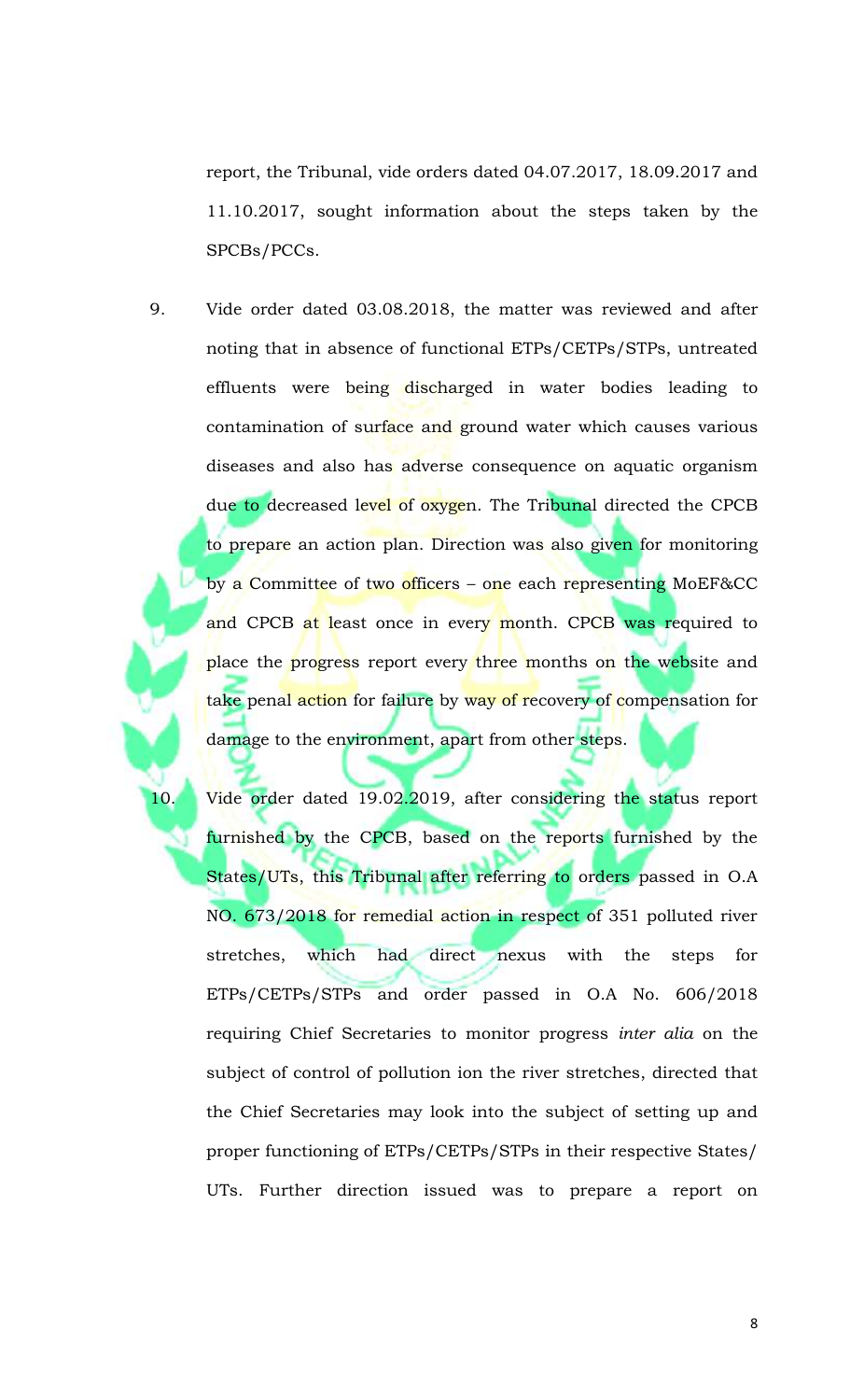assessment of compensation on account of discharge of untreated sewage and dumping of solid waste, loss to ecological services due to illegal mining, deforestation, after taking inputs from expert bodies. The Tribunal also directed the CPCB to compile its monitoring report with regard to 97 CETPs (assuming the total number of CETPs in the country to be 97) installed in different States. CPCB was also directed to furnish its report in *O.A. No. 95/2018, Aryavart Foundation Vs. M/s Vapi Green Enviro Ltd. & Ors.* which concerned the issue of inadequate functioning CETP leading to water pollution.

### **Reports filed by the CPCB**

11. Accordingly, two reports filed by CPCB, have been put up for consideration today :-

> (i) Report dated  $30.05.2019$ , updated on  $19.07.2019$ , giving status of setting up of ETPs/CETPs/STPs and methodology for assessing environment compensation for discharge of pollutants in water bodies.

(ii) Report dated 14.08.2019 with regard to monitoring of CETPs.

12. We proceed to consider the above reports.

#### **I. Report dated 30.05.2019 updated on 19.07.2019**

13. According to updated report dated19.07.2019, out of 62,897 number of industries requiring ETPs, 60,944 industries are operating with functional ETPs and 1949 industries are operating without ETPs. 59,258 industries are complying with environmental standards and 1,524 industries are noncomplying. There are total 192 CETPs, out of which 133 CETPs are complying with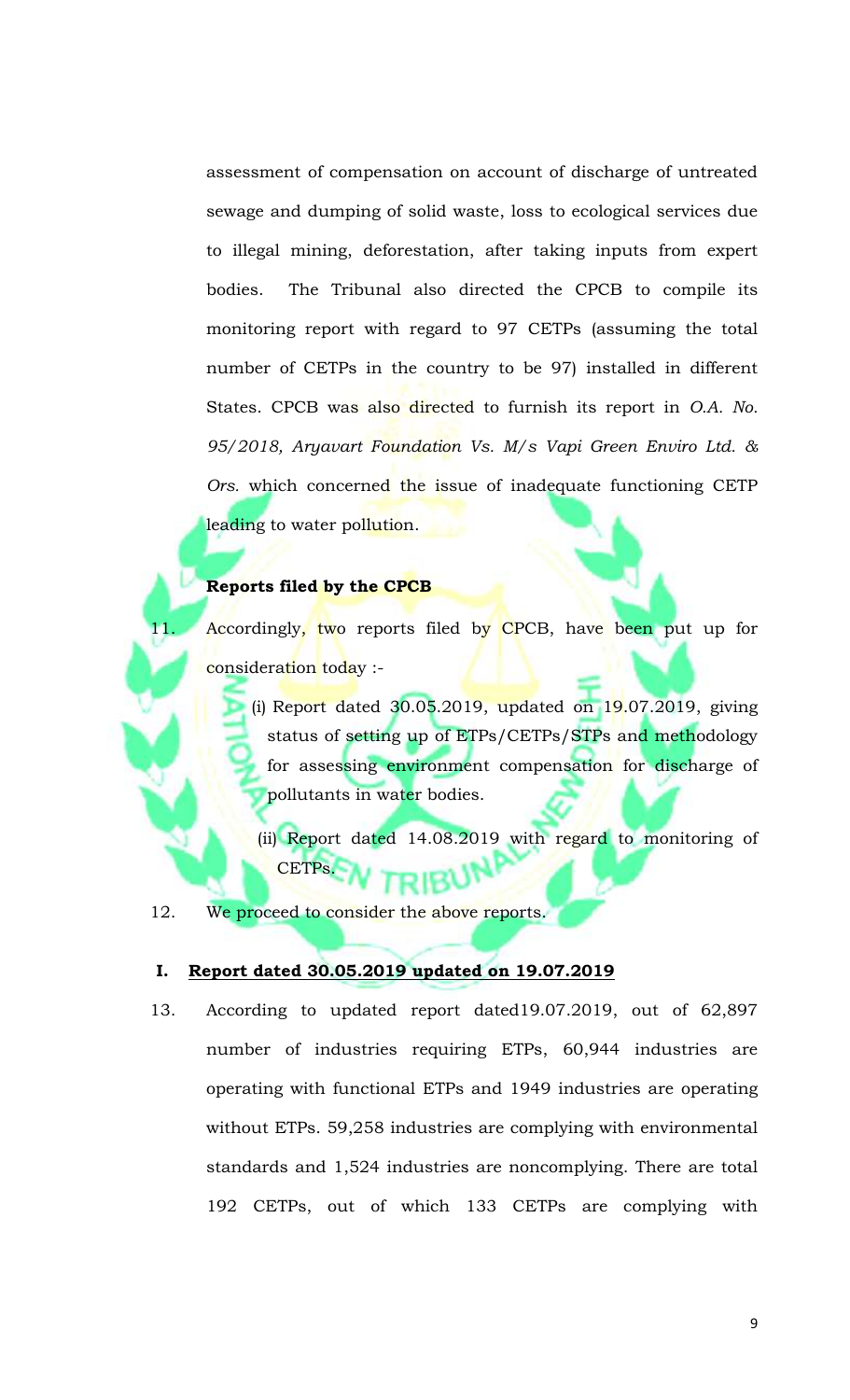environmental standards and 59 CETPs are non-complying. There are total 13,709 STPs (Municipal and other than municipal), out of which, 13,113 STPs are complying with environmental standards and 637 STPs are non-complying 73 CETPs in construction/proposal stage, whereas, for STPs, 1164 projects (municipal and non-municipal) are under construction/proposal stage.

14. A report has also been prepared on the scale of environmental compensation to be recovered from individual/authorities for causing pollution or failure for preventing causing pollution, apart from illegal extraction of ground water, failure to implement Solid waste Management Rules, damage to environment by mining and steps taken to explore preparation of an annual environmental plan for the country. Extracts from the report which are considered significant for this order are:

## "**I. Environment Compensation to be levied on Industrial Units**

#### *Recommendations*

*The Committee made following recommendations:* 

*1.5.1 To begin with, Environmental Compensation may be levied by CPCB only when CPCB has issued the directions under the Environment (Protection) Act, 1986. In case of a, band c, Environmental Compensation may be calculated based on the formula "EC= Pl x N x Rx S x LF", wherein, Pl may be taken as 80, 50 and 30 for red, orange and green category of industries, respectively, and R may be taken as 250. Sand LF may be taken as prescribed in the preceding paragraphs*

*1.5.2 In case of d, e and f, the Environmental Compensation may be levied based on the detailed investigations by Expert Institutions/Organizations.* 

*1.5.3 The Hon'ble Supreme Court in its order dated 22.02.2017 in the matter of Paryavaran Suraksha Samiti and another v/s Union of India and others {Writ Petition {Civil) No. 375 of 2012), directed that all running industrial units which require "consent to operate" from concerned State Pollution Control Board, have a primary effluent*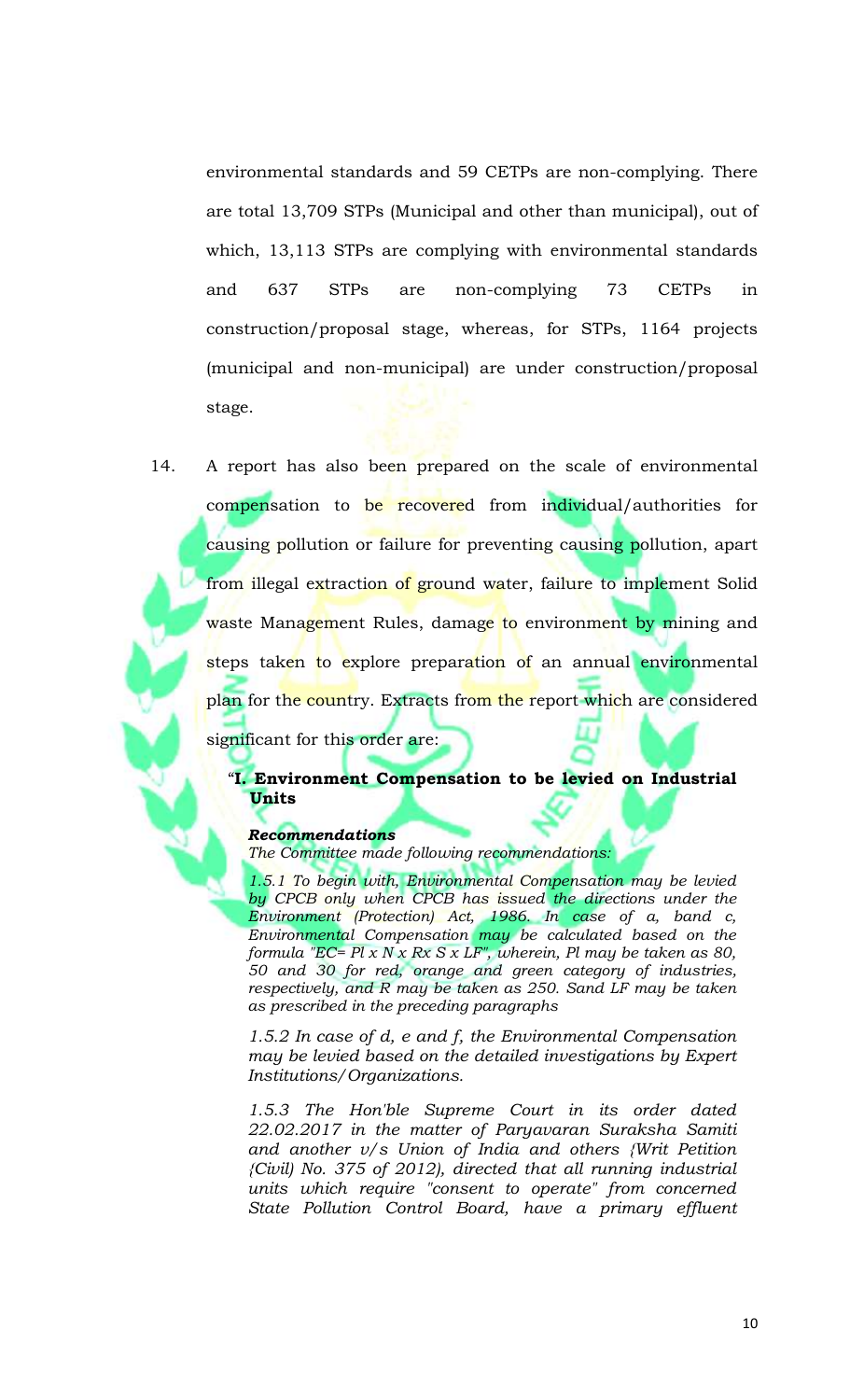*treatment plant in place. Therefore, no industry requiring ETP, shall be allowed to operate without ETP. 1.5.4 EC is not a substitute for taking actions under EP Act, Water Act or Air Act. In fact, units found polluting should be closed/prosecuted as per the Acts and Rules.*

### **II. Environmental Compensation to be levied on all violations of Graded Response Action Plan (GRAP) in NCR.**

*Table No. 2.1: Environmental Compensation to be levied on all violations of Graded Response Action Plan (GRAP) in Delhi-NCR.*

| Activity                                         | <b>State Of Air Quality</b>                              | Environmental<br>Compensation () |
|--------------------------------------------------|----------------------------------------------------------|----------------------------------|
| <b>Industrial Emissions</b>                      | Severe +/Emergency                                       | Rs 1.0 Crore                     |
|                                                  | Severe                                                   | Rs 50 Lakh                       |
|                                                  | Very Poor                                                | Rs 25 Lakh                       |
|                                                  | Moderate to Poor                                         | Rs 10 Lakh                       |
|                                                  | Vapour Recovery System (VRS) at Outlets of Oil Companies |                                  |
| <b>Not</b><br>i.<br>installed                    | <b>Target Date</b>                                       | Rs 1.0 Crore                     |
| ii.<br>Non functional                            | Very poor to Severe +                                    | <b>Rs</b> 50.0 Lakh              |
|                                                  | Moderate to Poor                                         | <b>Rs</b> 25.0 Lakh              |
| <b>Construction sites</b>                        | Severe +/Emergency                                       | Rs 1.0 Crore                     |
|                                                  | <b>Severe</b>                                            | Rs 50 Lakh                       |
| <b>Offending plot more</b><br>than 20,000 Sq.m.) | Very Poor                                                | Rs 25 Lakh                       |
|                                                  | Moderate to Poor                                         | Rs 10 Lakh                       |
| Solid waste/garbage                              | Very poor to Severe +                                    | Rs 25.0 Lakh                     |
| dumping in Industrial<br><b>Estates</b>          | Moderate to Poor                                         | Rs 10.0 Lakh                     |
| Failure to water sprinkling on unpaved roads     |                                                          |                                  |
| a) Hot-spots                                     | Very poor to Severe +                                    | $Rs 25.0$ Lakh                   |
| b) Other than Hot-<br>spots                      | Very poor to Severe +                                    | Rs 10.0 Lakh                     |

**III. Environmental Compensation to be levied in case of failure of preventing the pollutants being discharged in water bodies and failure to implement waste management rules:**

*Table No. 3.3: Minimum and Maximum EC to be levied for untreated/partially treated sewage discharge* 

| Class of the City/Town                                                                         | Mega-City | <b>Million-plus</b><br>City | Class-I<br>City/Town<br>and others |  |
|------------------------------------------------------------------------------------------------|-----------|-----------------------------|------------------------------------|--|
| <b>Minimum and Maximum</b>   Min. 2000<br>of EC<br>Total)<br>values<br>Capital Cost Component) |           | <i>Min.</i> 1000            | Min. 100                           |  |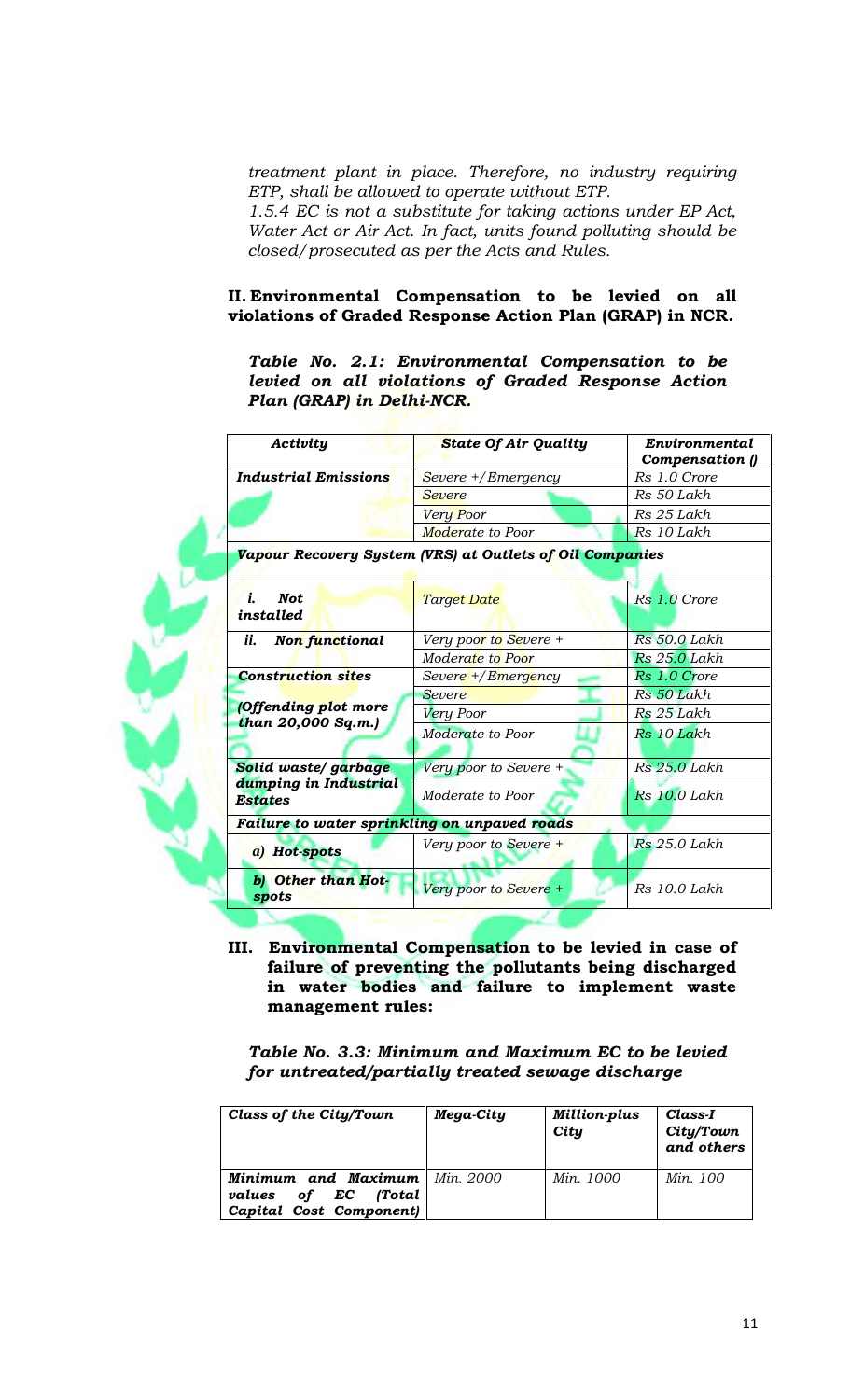| the<br>by<br>recommended<br><b>Committee (Lacs Rs.)</b>            | Max. 20000 | Max. 10000 | Max. 1000  |
|--------------------------------------------------------------------|------------|------------|------------|
| Minimum and Maximum<br>values of EC (O&M Cost                      | Min. 2     | Min. 1     | Min. $0.5$ |
| Component)<br>recommended<br>bu<br>the<br>Committee (Lacs Rs./day) | Max. 20    | Max. 10    | Max. 5     |

#### *Table No. 3.4: Minimum and Maximum EC to be levied for improper municipal solid waste management*

| Class of the City/Town       | <b>Mega-City</b> | Million-plus<br>City | <b>Class-I City/Town</b><br>and others |
|------------------------------|------------------|----------------------|----------------------------------------|
| Minimum and Maximum          | <i>Min.</i> 1000 | Min. 500             | Min. 100                               |
| <i>values of EC (Capital</i> | Max. 10000       | Max. 5000            | Max. 1000                              |
| Cost Component)              |                  |                      |                                        |
| recommended by the           |                  |                      |                                        |
| <b>Committee (Lacs Rs.)</b>  |                  |                      |                                        |
| Minimum and Maximum          | <i>Min.</i> 1.0  | Min. 0.5             | Min. 0.1                               |
| <i>values of EC (O&amp;M</i> | Max. 10.0        | Max. 5.0             | Max. 1.0                               |
| <b>Cost Component)</b>       |                  |                      |                                        |
| recommended by the           |                  |                      |                                        |
| Committee (Lacs Rs./day)     |                  |                      |                                        |

### *Committee (Lacs Rs.) Untreated/Partially Treated Sewage by Concerned 3.3 Environment Compensation for Discharge of Individual/ Authority:*

*BIS 15-1172:1993 suggests that for communities with population above 100,000, minimum of 150 to 200 lpcd of water demand is to be supplied. Further, 85% of return rate (CPHEEO Manual on Sewerage and Sewage Treatment Systems, 2013}, may be considered for calculation of total sewage generation in a city. CPCB Report on "Performance evaluation of sewage treatment plants under NRCD, 2013", describes that the capital cost for 1 MLD STP ranges from 0.63 Cr. to 3 Cr. and O&M cost is around Rs. 30,000 per month. After detail deliberations, the Committee suggested to assume capital cost for STPs as Rs. 1.75 Cr/MLD (marginal average cost). Further, expected cost for conveyance system is assumed as Rs. 5.55 Cr./MLD (marginal average cost) and annual O&M cost as 10% of the combined capital cost. Population of the city may be taken as per the latest Census of India. Based on these assumptions, Environmental Compensation to be levied on concerned ULB may be calculated with the following formula:*

#### *EC= Capital Cost Factor x [Marginal Average Capital Cost for Treatment Facility x (Total*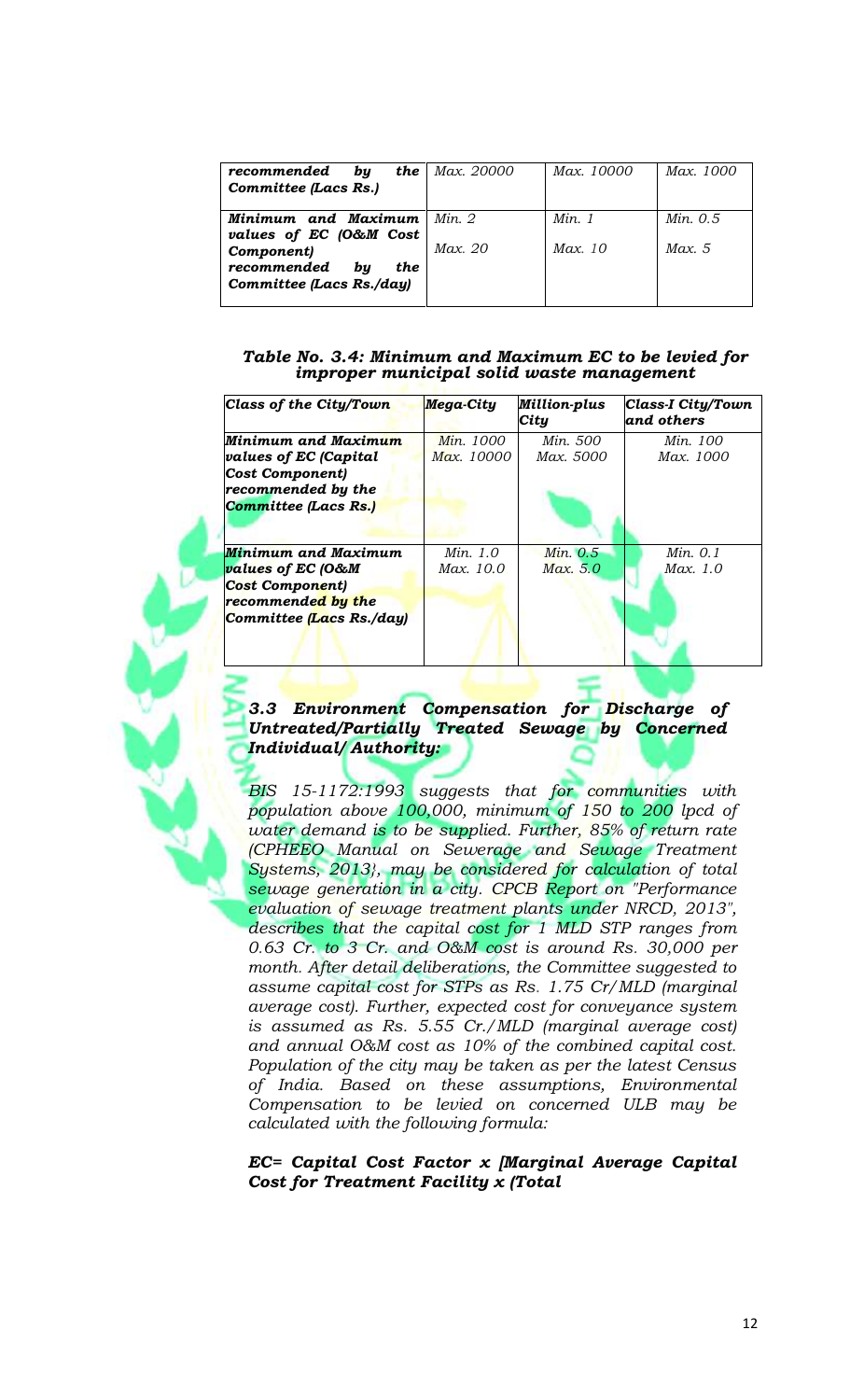*Generation-Installed Capacity) + Marginal Average Capital Cost for Conveyance Facility x*

*(Total Generation -Operational Capacity)]+ O&M Cost Factor x Marginal Average O&M Cost*

*x (Total Generation- Operational Capacity) x No. of Days for which facility was not available*

*+ Environmental Externality x No. of Days for which facility was not available*

#### *Alternatively;*

*EC (Lacs Rs.)= [17.S{Total Sewage Generation - Installed Treatment Capacity)+ 55.S{Total Sewage Generation-Operational Capacity)] + 0.2(Sewage Generation-Operational Capacity) x N + Marginal Cost of Environmental Externality x (Total Sewage Generation-Operational Capacity) X N*

*Where; N= Number of days from the date of direction of CPCB/SPCB/PCC till the required capacity systems are provided by the concerned authority*

*Quantity of Sewage is in MLD*

*Table No. 3.5: Sample calculation for EC to be levied for discharge of untreated/partial treated Sewage*

| City                                                                                  | <b>Delhi</b> | Agra                        | Gurugram            | Ambala            |
|---------------------------------------------------------------------------------------|--------------|-----------------------------|---------------------|-------------------|
| Population (2011)                                                                     | 1,63,49,831  | 17,60,285                   | 8,76,969            | 5,00,774          |
| <b>Class</b>                                                                          | Mega-City    | Million-plus<br><b>City</b> | <b>Class-I Town</b> | $Class-I$<br>Town |
| <b>Sewage Generation (MLD)</b> (as<br>per the latest data available<br>with CPCB)     | 4195         | 381                         | 486                 | 37                |
| Installed Treatment Capacity<br>(MLD) (as per the latest data<br>available with CPCB) | 2500         | 220                         | 404                 | 45.5              |
| Operational Capacity (MLD)<br>(as per the latest data available<br>with CPCB)         | 1900         | 140                         | 300                 | 24.5              |
| <b>Treatment Capacity Gap</b><br>(MID)                                                | 2295         | 241                         | 186                 | 12.5              |
| Calculated EC (capital cost<br>component for STPs) in Lacs<br>Rs.                     | 29662.50     | 2817.50                     | 1435.00             | 0.00              |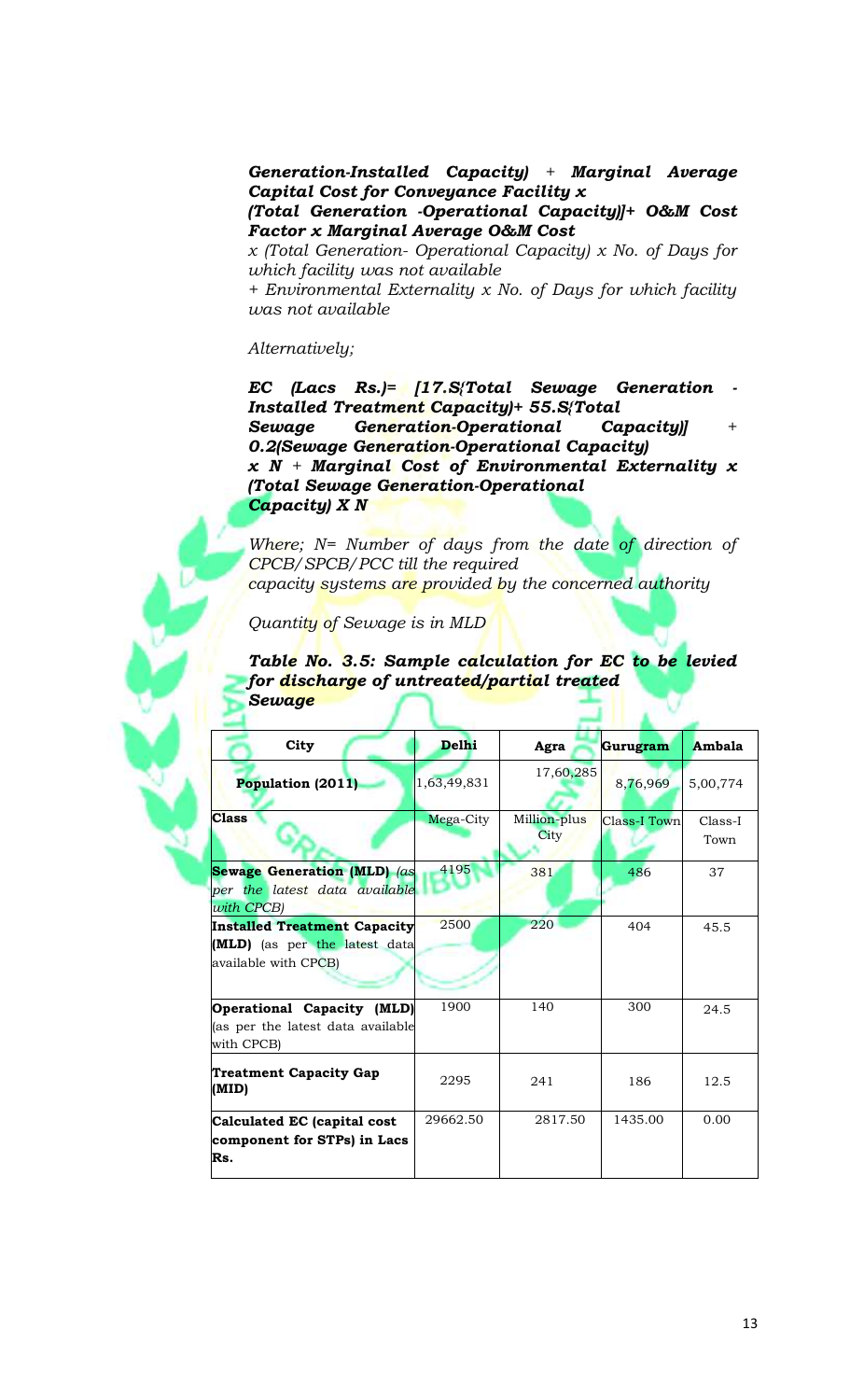| Calculated EC (capital cost         | 127372.50  | 13375.50   | 10323.00      | 693.75    |
|-------------------------------------|------------|------------|---------------|-----------|
| component for Conveyance            |            |            |               |           |
| System) in Lacs. Rs.                |            |            |               |           |
|                                     |            |            |               |           |
| Calculated EC (Total capital        | 157035.00  | 16193.00   | 11758.00      | 693.75    |
| cost                                |            |            |               |           |
| component) in Lacs Rs.              |            |            |               |           |
| <b>Minimum and Maximum</b>          | Min. 2000  | Min. 1000  | Min. 100      | Min. 100  |
| values of                           | Max. 20000 | Max. 10000 | Max. 1000     | Max. 1000 |
| <b>EC (Total Capital Cost</b>       |            |            |               |           |
| Component)                          |            |            |               |           |
| recommended by the                  |            |            |               |           |
| Committee                           |            |            |               |           |
| (Lacs Rs.)                          |            |            |               |           |
| <b>Final EC (Total Capital Cost</b> | 20000.00   | 10000.00   | 1000.00       | 693.75    |
| Component) in Lacs Rs.              |            |            |               |           |
|                                     |            |            |               |           |
|                                     |            |            |               |           |
| Calculated EC (O&M                  | 459.00     | 48.20      | 37.20         | 2.50      |
| Component in                        |            |            |               |           |
| Lacs Rs./day                        |            |            |               |           |
| <b>Minimum and Maximum</b>          | Min. 2     | Min.1      | Min. 0.5      | Min. 0.5  |
| values of                           | Max. 20    | Max. 10    | <b>Max.</b> 5 | Max.5     |
| EC (O&M Cost Component)             |            |            |               |           |
| recommended by the                  |            |            |               |           |
| Committee                           |            |            |               |           |
| (Lacs Rs./day)                      |            |            |               |           |
|                                     |            |            |               |           |
| Final EC (O&M Component)            | 20.00      | 10.00      | 5.00          | 2.50      |
| in Lacs.                            |            |            |               |           |
| Rs./Day                             |            |            |               |           |
| <b>Calculated Environmental</b>     | 2.0655     | 0.2049     | 0.1395        | 0.0094    |
| <b>Externality (Lacs Rs.Per</b>     |            |            |               |           |
| Day)                                |            |            |               |           |
| <b>Minimum and Maximum</b>          | Min. 0.60  | Min. 0.25  | Min. 0.05     | Min. 0.05 |
| value of                            | Max. 0.80  | Max. 0.35  | Max. 0.10     | Max. 0.10 |
| Environmental Externality           |            |            |               |           |
| recommended by the                  |            |            |               |           |
| <b>Committee</b>                    |            |            |               |           |
| (Lacs Rs. Per Day)                  |            |            |               |           |
|                                     |            |            |               |           |
| <b>Final Environmental</b>          | 0.80       | 0.25       | 0.10          | 0.05      |
| <b>Externality</b>                  |            |            |               |           |
| (Lacs Rs. Per day)                  |            |            |               |           |

*3.4 Environment Compensation to be Levied on Concerned Individual/Authority for Improper Solid Waste Management:*

*Environmental Compensation to be levied on concerned ULB may be calculated with the following formula:*

*EC = Capital Cost Factor x Marginal Average Cost for Waste Management x (Per day waste generation-Per*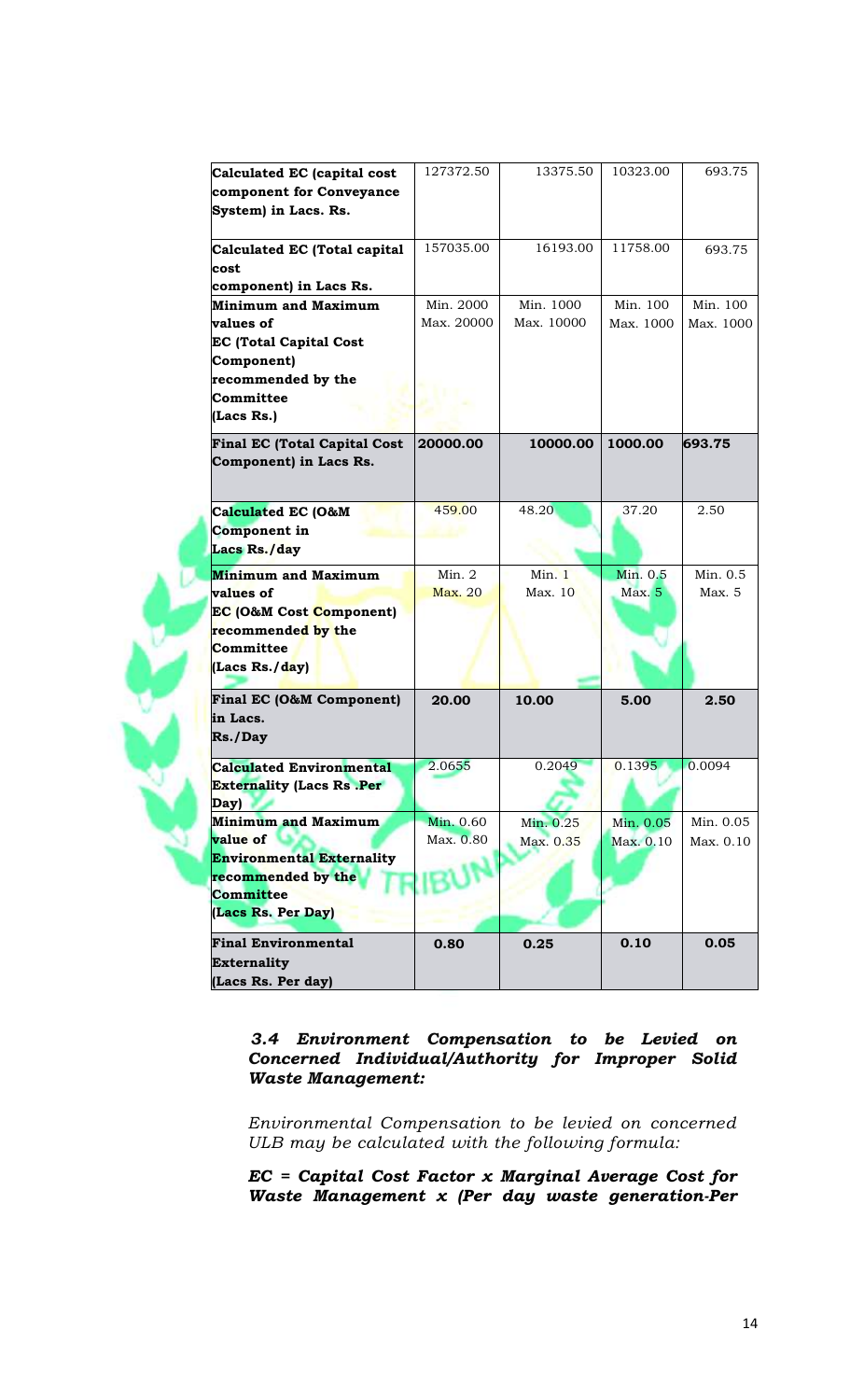*day waste disposed as per the Rules) + O&M Cost Factor x Marginal Average O&M Cost x (Per day waste generation-Per day waste disposed as per the Rules) x Number of days violation took place + Environmental Externality x N*

*Where;*

*Waste Quantity in tons per day (TPD)*

*N= Number of days from the date of direction of CPCB/SPCB/PCC till the required capacity systems are provided by the concerned authority*

### *Simplifying;*

*EC (Lacs Rs.) = 2.4(Waste Generation - Waste Disposed as per the Rules) +0.02 (Waste Generation Waste Disposed as per the Rules) x N + Marginal Cost of Environmental Externality x (Waste Generation - Waste Disposed as per the Rules) x N*

| Table No. 3.6: Sample calculation for EC to be levied for |
|-----------------------------------------------------------|
| improper management of Municipal Solid Waste              |

| <b>City</b>                                                                                                             | Delhi                   | Agra                  | Gurugram              | Ambala                |
|-------------------------------------------------------------------------------------------------------------------------|-------------------------|-----------------------|-----------------------|-----------------------|
| Population<br>(2011)                                                                                                    | 1,63,49,831             | 17,60,285             | 8,76,969              | 5,00,774              |
| <b>Class</b>                                                                                                            | Mega-City               | Million-plus<br>City  | Class-I Town          | $Class-I$<br>Town     |
| <b>Waste Generation (kg. per</b><br>person per day)                                                                     | 0.6                     | 0.5                   | 0.4                   | 0.4                   |
| <b>Waste</b><br>Generation<br>(TPD)                                                                                     | 9809.90                 | 880.14                | 350.79                | 200.31                |
| <b>Waste Disposal as per</b><br>Rules (TPD) (assumed<br>as 25% of waste<br><i>generation for sample</i><br>calculation) | 2452.47                 | 220.04                | 87.70                 | 50.08                 |
| <b>Waste Management</b><br>Capacity Gap (TPD)                                                                           | 7357.42                 | 660.11                | 263.09                | 150.23                |
| Calculated EC (capital<br>cost component) in<br>Lacs. Rs.                                                               | 17657.82                | 1584.26               | 631.42                | 360.56                |
| <b>Minimum and Maximum</b><br>values of EC<br>(Capital Cost Component)<br>recommended by<br>the Committee (Lacs Rs.)    | Min. 1000<br>Max. 10000 | Min. 500<br>Max. 5000 | Min. 100<br>Max. 1000 | Min. 100<br>Max. 1000 |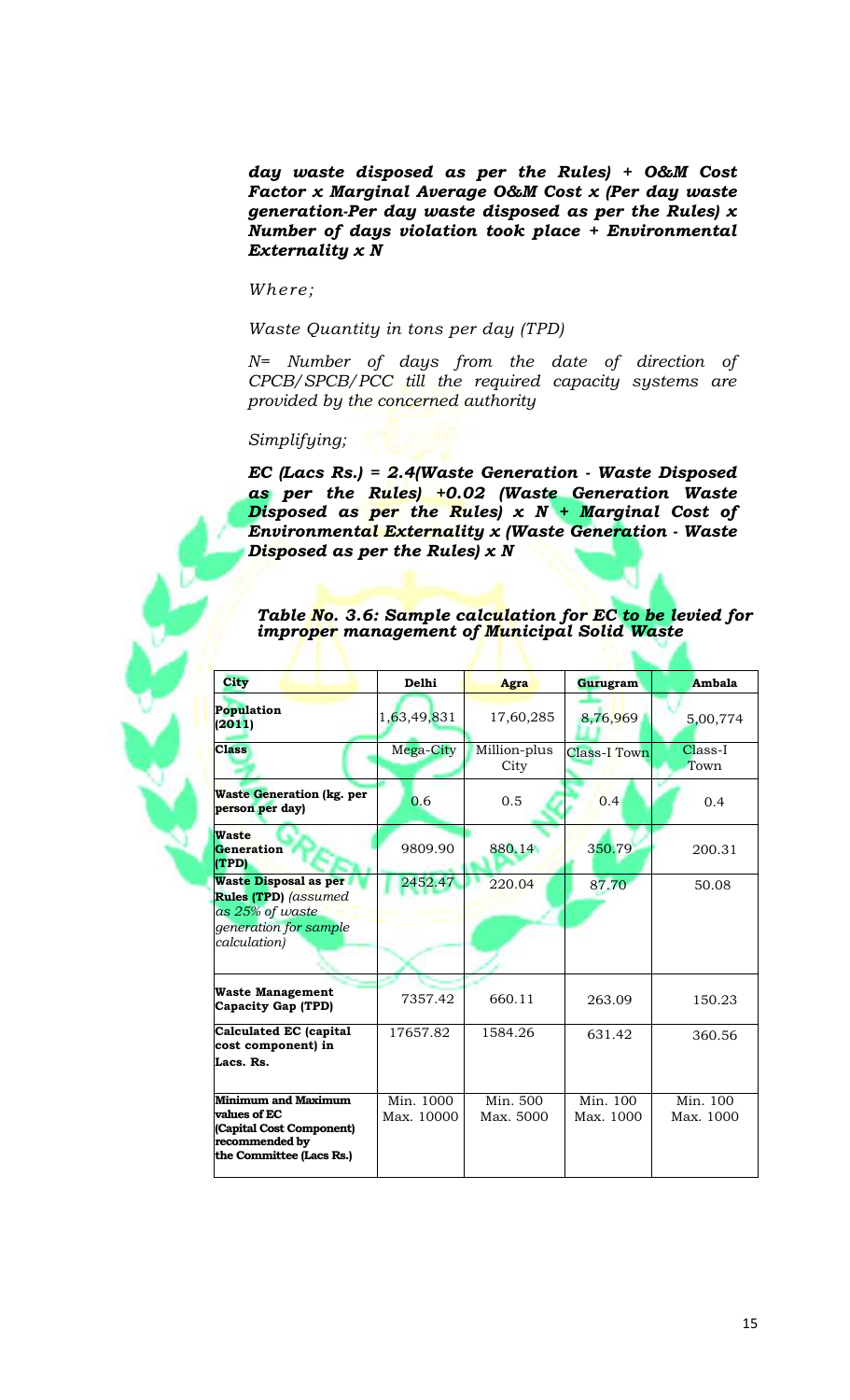| Final EC (capital cost<br>component) in Lacs. Rs.                                                                                   | 10000.00              | 1584.26                | 631.42                 | 360.56                 |
|-------------------------------------------------------------------------------------------------------------------------------------|-----------------------|------------------------|------------------------|------------------------|
| Calculated EC (O&M<br>Component) in Lacs.<br>Rs./Day                                                                                | 147.15                | 13.20                  | 5.26                   | 3.00                   |
| Minimum and Maximum<br>values of EC (O&M<br><b>Cost Component)</b><br>recommended by the<br>Committee (Lacs Rs./Day)                | Min. 1.0<br>Max. 10.0 | Min. $0.5$<br>Max. 5.0 | Min. $0.1$<br>Max. 1.0 | Min. $0.1$<br>Max. 1.0 |
| Final EC (O&M<br>Component) in Lacs.<br>Rs./Day                                                                                     | 10.00                 | 5.00                   | 1.00                   | 1.00                   |
| Calculatdd Environmental<br><b>Externality (Lacs</b><br>Rs. Per Day)                                                                | 2.58                  | 0.18                   | 0.03                   | 0.02                   |
| Minimumland Maximum<br>value of m<br><b>Environmental Externality</b><br>recommended by<br>the Committee (Lacs Rs. per<br>day)<br>ŧ | Max. 0.80             | Min. 0.25<br>Max. 0.35 | Min. 0.01<br>Max. 0.05 | Min. 0.01<br>Max. 0.05 |
| <b>Final Environmental</b><br><b>Externality (Lacs Rs. per</b><br>day)                                                              | 0.80                  | 0.25                   | 0.03                   | 0.02                   |

**ompensation in Case of Illegal Extraction of Ground Water**

*4.5 Formula for Environmental Compensation for illegal extraction of ground water*

*The committee decided that the formula should be based on water consumption (Pump Yield & Time duration) and rates for imposing Environmental Compensation for violation of illegal abstraction of ground water. The committee has proposed following formula for calculation of Environmental Compensation (ECGw):*

*ECGW = Water Consumption per Day x No. of Days x Environmental Compensation Rate for illegal extraction of ground water {ECRGw)*

*Where water Consumption is in m3/day and ECRGw in Rs./m<sup>3</sup>*

*Yield of the pump varies based on the capacity/power of pump, water head etc. For reference purpose, yield of the pump may be assumed as given in Annexure-VI.*

*Time duration will be the period from which pump is operated illegally.*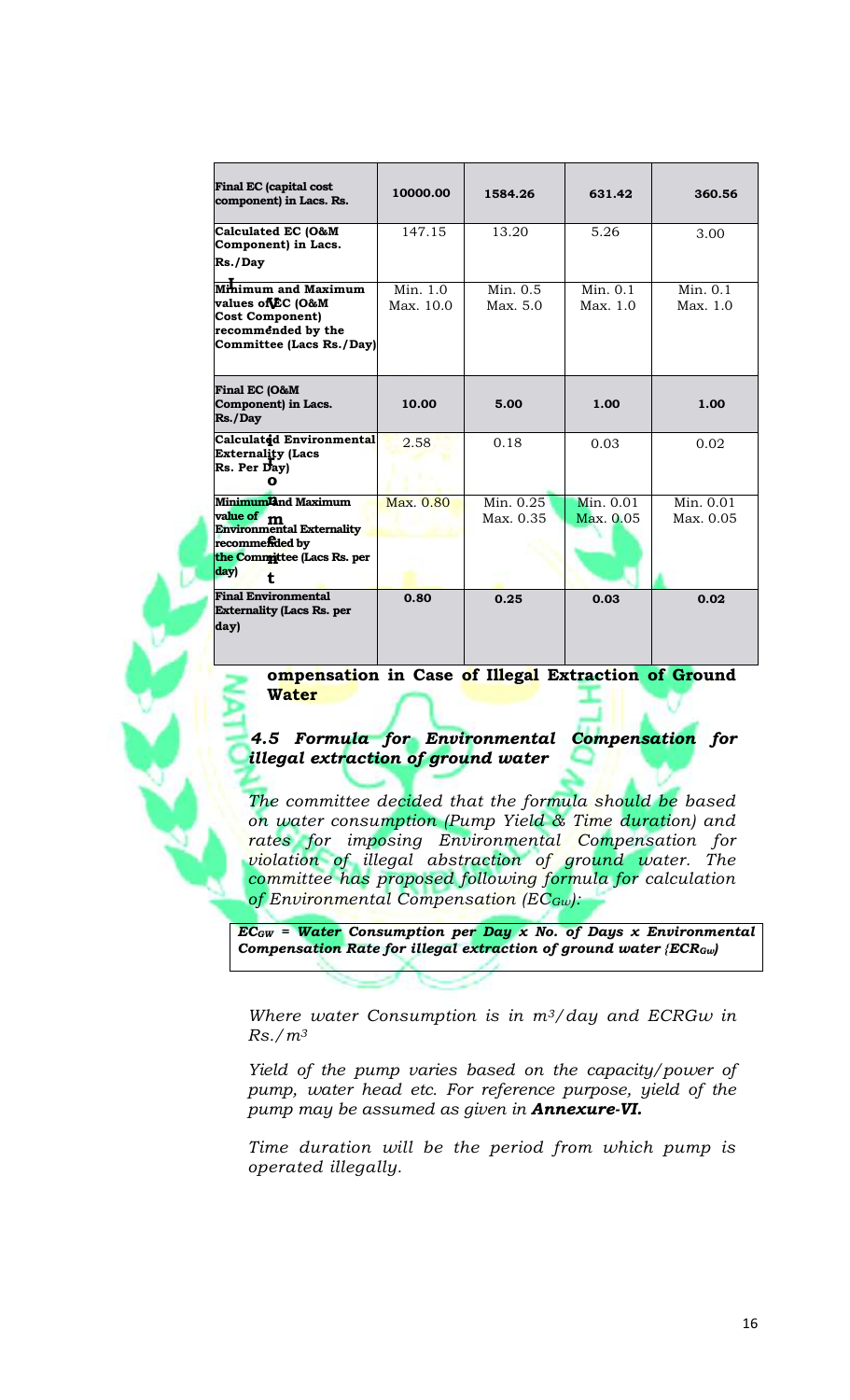*In case of illegal extraction of ground water, quantity of discharge as per the meter reading or as calculated with assumptions of yield and time may be used for calculation of ECGw.*

### *4.6 Environmental Compensation Rate (ECRGw) for illegal use of Ground Water:*

*The committee decided that the Environmental Compensation Rate (ECRGw) for illegal extraction of ground water should increase with increase in water consumption as well as water scarcity in the area. Further, ECRGw are kept relaxed for drinking and domestic use as compared to other uses, considering the basic need of human being.*

*As per CGWB, safe, semi-critical, critical and over-exploited areas are categorized from the ground water resources point of view (CGWB, 2017). List of safe, semi-critical, critical and over-exploited areas are available on the website of CGWB and can be accessed from- http://cgwanoc.gov.in/LandingPage/NotifiedAreas/Categorization0fAsse ssmentUnits.pdf#ZOOM=150.*

*Environmental Compensation Rates (ECRGw) for illegal use of ground water (ECRGw) for various purposes such as drinking/domestic use, packaging units, mining and industrial sectors as finalized by the committee are given in tables below:*

# *4.6.1 ECRGw for Drinking and Domestic use:*

*Drinking and Domestic use means uses of ground water in households, institutional activity, hospitals, commercial complexes, townships etc.*

|                             |                                                                                                                                | <b>Water Consumption (m3/day)</b> |          |                                                               |            |  |  |
|-----------------------------|--------------------------------------------------------------------------------------------------------------------------------|-----------------------------------|----------|---------------------------------------------------------------|------------|--|--|
| SI.                         | <b>Area Category</b>                                                                                                           | $\mathbf{<2}$                     | 2 to < 5 | 5 to < 25                                                     | 25 & above |  |  |
| No.                         |                                                                                                                                |                                   |          | Environmental Compensation Rate (ECRGw) in Rs./m <sup>3</sup> |            |  |  |
|                             | Safe                                                                                                                           |                                   | h        |                                                               |            |  |  |
| $\mathcal{D}_{\mathcal{L}}$ | Semi Critical                                                                                                                  | 12                                | 14       | 16                                                            | 20         |  |  |
| 3                           | Critical                                                                                                                       | 22                                | 24       | 26                                                            | 30         |  |  |
| $\overline{4}$              | Over-Exploited                                                                                                                 | 32                                | 34       | 36                                                            | 40         |  |  |
|                             | Minimum ECGw=Rs 10,000/- (for households) and Rs. 50,000 (for<br>institutional activity, commercial complexes, townships etc.) |                                   |          |                                                               |            |  |  |

## *4.6.2 ECRGw for Packaged drinking water units:*

|                |                      | <b>Water Consumption (m<sup>3</sup>/day)</b>                               |              |               |        |  |
|----------------|----------------------|----------------------------------------------------------------------------|--------------|---------------|--------|--|
| SI.            | <b>Area Category</b> | $200$                                                                      | 200 to <1000 | 1000 to <5000 | 5000 & |  |
| No.            |                      | Environmental Compensation Rate (ECR <sub>Gw</sub> ) in Rs./m <sup>3</sup> |              |               |        |  |
|                | Safe                 | 12                                                                         | 18           | 24            | 30     |  |
| 2              | Semi critical        | 24                                                                         | 36           | 48            | 60     |  |
| 3              | <i>Critical</i>      | 36                                                                         | 48           | 66            | 90     |  |
| $\overline{4}$ | Over-exploited       | 48                                                                         | 72           | 96            | 120    |  |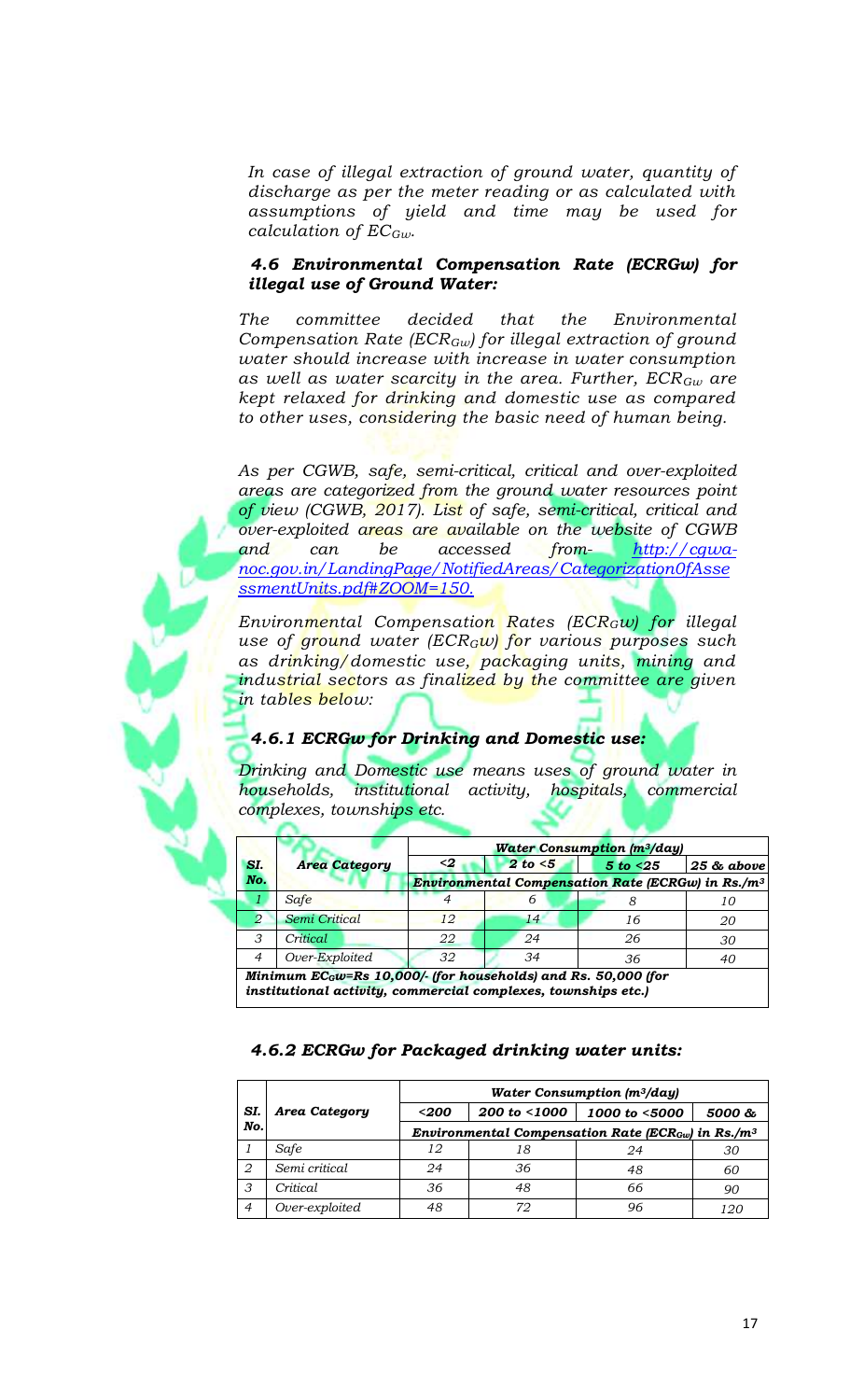#### *Minimum ECGw=Rs 1,00,000/-*

## *4.6.3 ECRGw for Mining, Infrastructure and Dewatering Projects*

|                |                | <b>Water Consumption (m<sup>3</sup>/day)</b>                               |              |                              |     |  |
|----------------|----------------|----------------------------------------------------------------------------|--------------|------------------------------|-----|--|
| SI.            | Area Category  | $200$                                                                      | 200 to <1000 | 1000 to $\leq 5000$   5000 & |     |  |
| No             |                | Environmental Compensation Rate (ECR <sub>Gw</sub> ) in Rs./m <sup>3</sup> |              |                              |     |  |
|                | Safe           | 15                                                                         |              | 30                           | 40  |  |
| 2              | Semi critical  | 30                                                                         | 45           | 60                           | 75  |  |
| 3              | Critical       | 45                                                                         | 60           | 85                           | 115 |  |
| $\overline{4}$ | Over-exploited | 60                                                                         | 90           | 120                          | 150 |  |
|                | $-$<br>–       | $\sim$ $\sim$ $\sim$ $\sim$ $\sim$ $\sim$                                  |              |                              |     |  |

*Minimum ECGw=Rs 1,00,000/-*

## *4.6.4 ECRGw for Industrial Units:*

| SI.<br>No.     | <b>Area Category</b> | <b>Water Consumption (m<sup>3</sup>/day)</b> |                 |               |            |
|----------------|----------------------|----------------------------------------------|-----------------|---------------|------------|
|                |                      | $200$                                        | 200 to<br>21000 | 1000 to <5000 | 5000 &     |
|                |                      | Environmental Compensation Rate (ECRGw) in   |                 |               |            |
|                | <b>Safe</b>          | 20                                           | 30              | 40            | 50         |
| 2              | Semi critical        | 40                                           | 60              | 80            | 100        |
| 3              | Critical             | 60                                           | 80              | 110           | 150        |
| $\overline{4}$ | Over-exploited       | 80                                           | 120             | 160           | <i>200</i> |

*Minimum ECGw = Rs 1,00,000/-*

#### *4.8 Recommendations*

*The committee has given following recommendations:*

- *The minimum Environmental Compensation for illegal extraction of ground water for domestic purpose will be Rs. 10,000, for institutional/commercial use will be 50,000 and for other uses will be 1,00,000.*
- In case of fixation of liability, it always lies with current *owner of the premises where illegal extraction is taking place.*
- *Time duration may be assumed to be one year in case where no evidence for period of installation of bore well could be established.*
- *For Drinking and Domestic use, where metering is not present but storage tank facility is available, minimum water consumption per day may be assumed as similar to the storage capacity of the tank.*
- *For industrial ground water use, where metering is not available, water consumption may be assumed as per the consent conditions. Further, where in case industry is operating without consent, water consumption may be calculated based on the plant capacity (on the*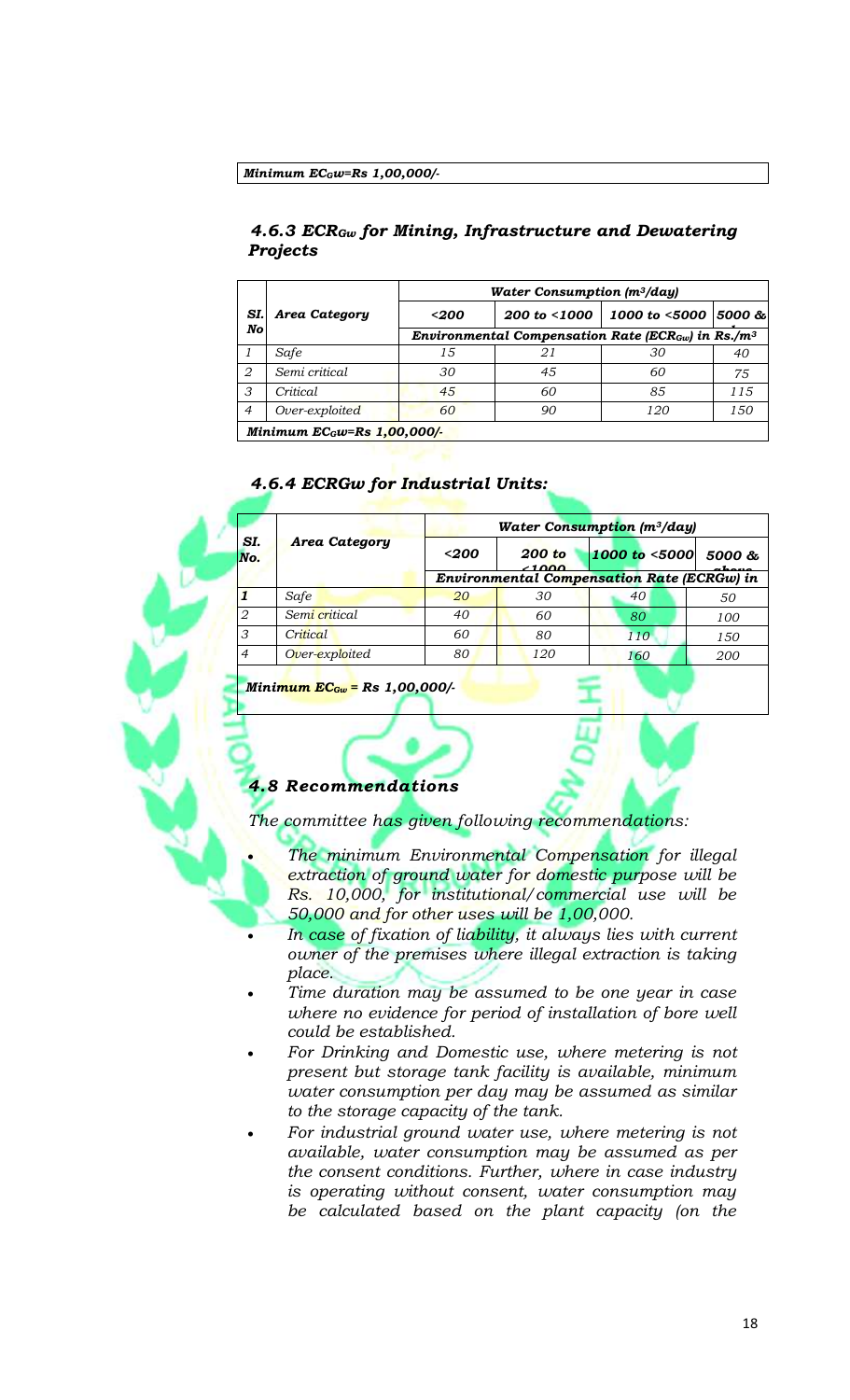*recommendation of SPCB/PCC, if required). SPCB/PCC may bring the issue of illegal extraction of ground water in industries in to the notice of CGWA for appropriate action by CGWA.*

 *Authorities assigned for levy EC and taking penal action are listed below:*

| S. No.          | <b>Actions</b>                                                 | Authority         |
|-----------------|----------------------------------------------------------------|-------------------|
| $\mathcal{I}$ . | To seal the illegal bore-well/tube- District Collector         |                   |
|                 | well to stop extraction of water and                           |                   |
|                 | further closure of project                                     |                   |
| 2.              | To levy $EC_{Gw}$ as per prescribed method District Collector, |                   |
| $\mathfrak{Z}$  | To levy EC on water pollution, as per                          | CPCB/SPCB/PCC     |
|                 | the method prescribed in report of                             |                   |
|                 | CPCB- "EC on industrial pollution"                             |                   |
| 4.              | Prosecution of violator                                        | CGWA under EP Act |
|                 |                                                                | SPCB/PCC under    |
|                 |                                                                | Air and Water Act |

 *CGWA may maintain a separate account for collection and utilization of fund, collected through the prescribed methodology in this report."*

**Discussion on the report dated 30.05.2019 updated on 19.07.2019**

15. It is clear from the order of the Hon'ble Supreme Court<sup>8</sup> that the responsibility of operating STPs under Article 243W and item 6 of Schedule XII to the Constitution is of local bodies who have to evolve norms to recover funds for the purpose which is to be supervised by the States/UTs. The norms were to be finalized upto 31.03.2017 to be implemented from the next year, i.e 01.04.2018. In absence thereof, the States/UTs have to cater to the financial requirement from its own resources. The States/UTs are to prioritize the cities, towns, villages discharging effluents/sewage directly into the water bodies. Industrial activity without proper treatment plants (ETPs and CETPs) is not to be allowed by the State PCBs and the Secretaries, Environment of the States/UTs are

 $\overline{\phantom{a}}$ 

<sup>8</sup> Para 10-13 in *Paryavaran Suraksha Samiti Vs. Union of India*, *Supra*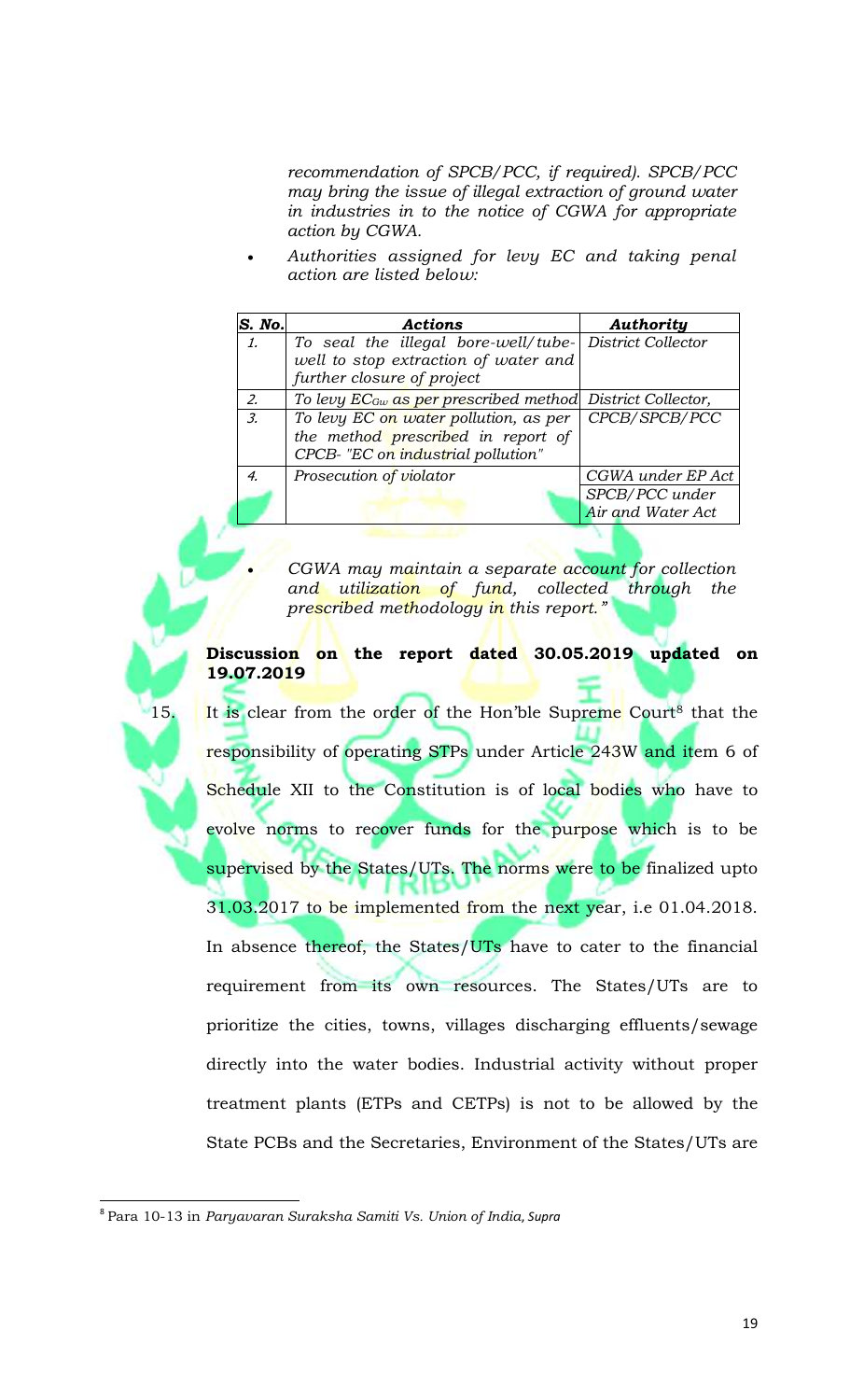to be answerable. Thus, the source for financial resources for the STPs, stands finalized under the binding judgment of the Hon'ble Supreme Court. Authorities and persons accountable are identified. Rigid implementation has been laid down. This Tribunal has been required to monitor compliance of the directions and timelines.

- 16. It is in this background that the present report needs to be appraised and further directions given. As regards the Environmental compensation regime fixed for industrial units, GRAP, solid waste, sewage and ground water is accepted as an interim measure. With regard to setting up of STPs, while we appreciate the extensive work of the CPCB based on information furnished by States/UTs, the challenge remains about verification of the said data on the one hand and analysis of the steps taken and required on the other. There is already a database available with the CPCB with regard to ETPs, CETPs, STPs, MSW facilities, Legacy Waste sites. This needs to be collated and river basinwise macro picture needs to be prepared by the CPCB in terms of need for interventions, existing infrastructure and gaps therein. The States have given timelines which need to be effectively monitored both by the CPCB and the Chief Secretaries in terms of its execution.
- 17. As already noted, prevention of pollution of water is directly linked to access to potable water as well as food safety. Restoration of pristine glory of rivers is also of cultural and ecological significance. This necessitates effective steps to ensure that no pollution is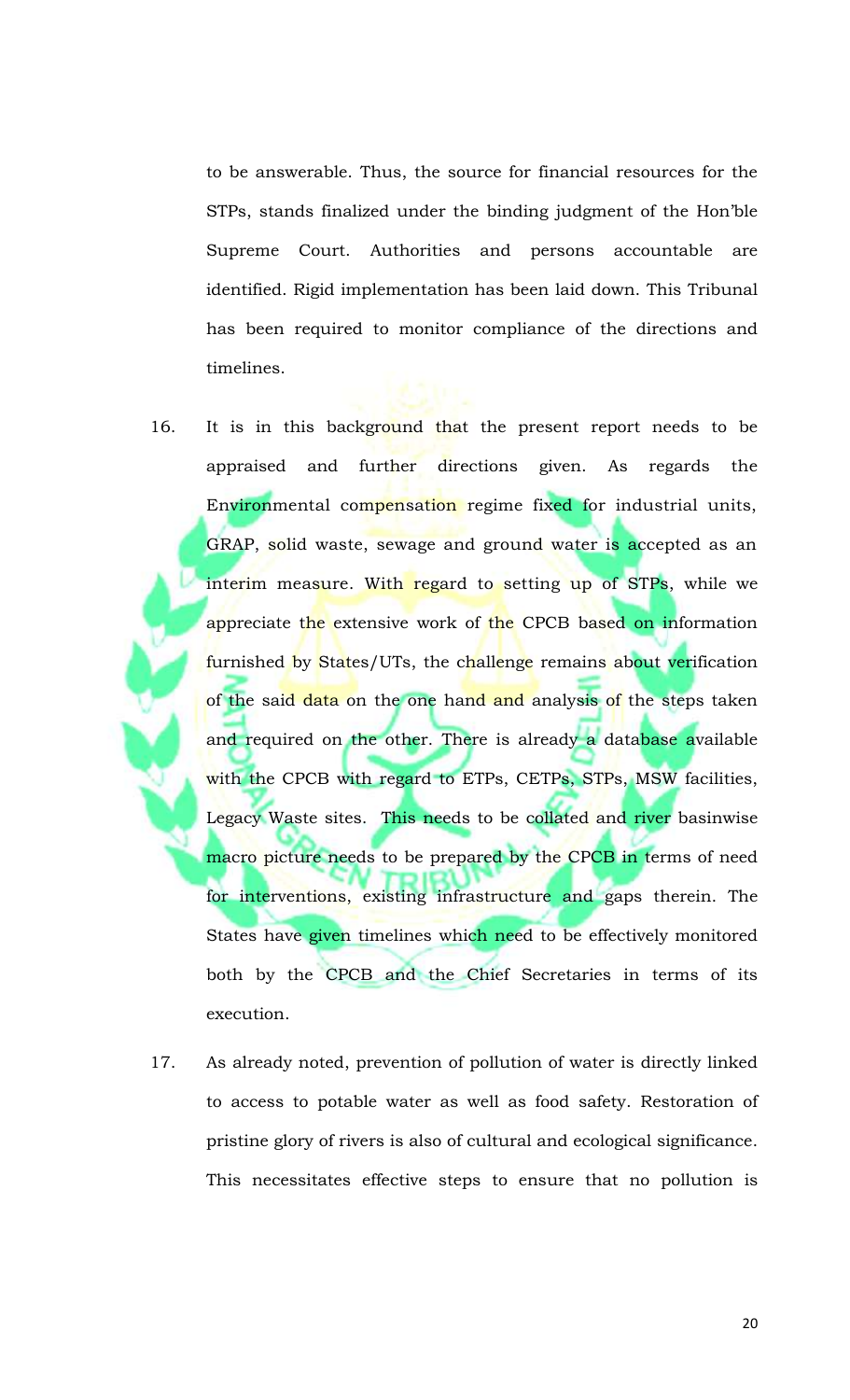discharged in water bodies. Doing so is a criminal offence under the Water Act and is harmful to the environment and public health. 'Precautionary' principle of environmental law is to be enforced. Thus, the mandate of law is that there must be 100% treatment of sewage as well as trade effluents. This Tribunal has already directed in the case of river Ganga that timelines laid down therein be adhered to for setting up of STPs and till then, interim measures be taken for treatment of sewage. There is no reason why this direction be not followed, so as to control pollution of all the river stretches in the country. The issue of ETPs/CETPs is being dealt with by an appropriate action against polluting industries. Setting up of STPs and MSW facilities is the responsibility of Local Bodies and in case of their default, of the States. Their failure on the subject has to be adequately monitored. Recovery of compensation on 'Polluter Pays' principle is a part of enforcement strategy but not a substitute for compliance. It is thus necessary to issue directions to all the States/UTs to enforce the compensation regime, latest with effect from 01.04.2020. We may not be taken to be condoning any past violations. The States/UTs have to enforce recovery of compensation from 01.04.2020 from the defaulting local bodies. On failure of the States/UTs, the States/UTs themselves have to pay the requisite amount of compensation to be deposited with the CPCB for restoration of environment. The Chief Secretaries of all the States may furnish their respective compliance reports as per directions already issued in *O.A. No. 606/2018*.

### **II. Report dated 14.08.2019 with regard to monitoring of CETPs**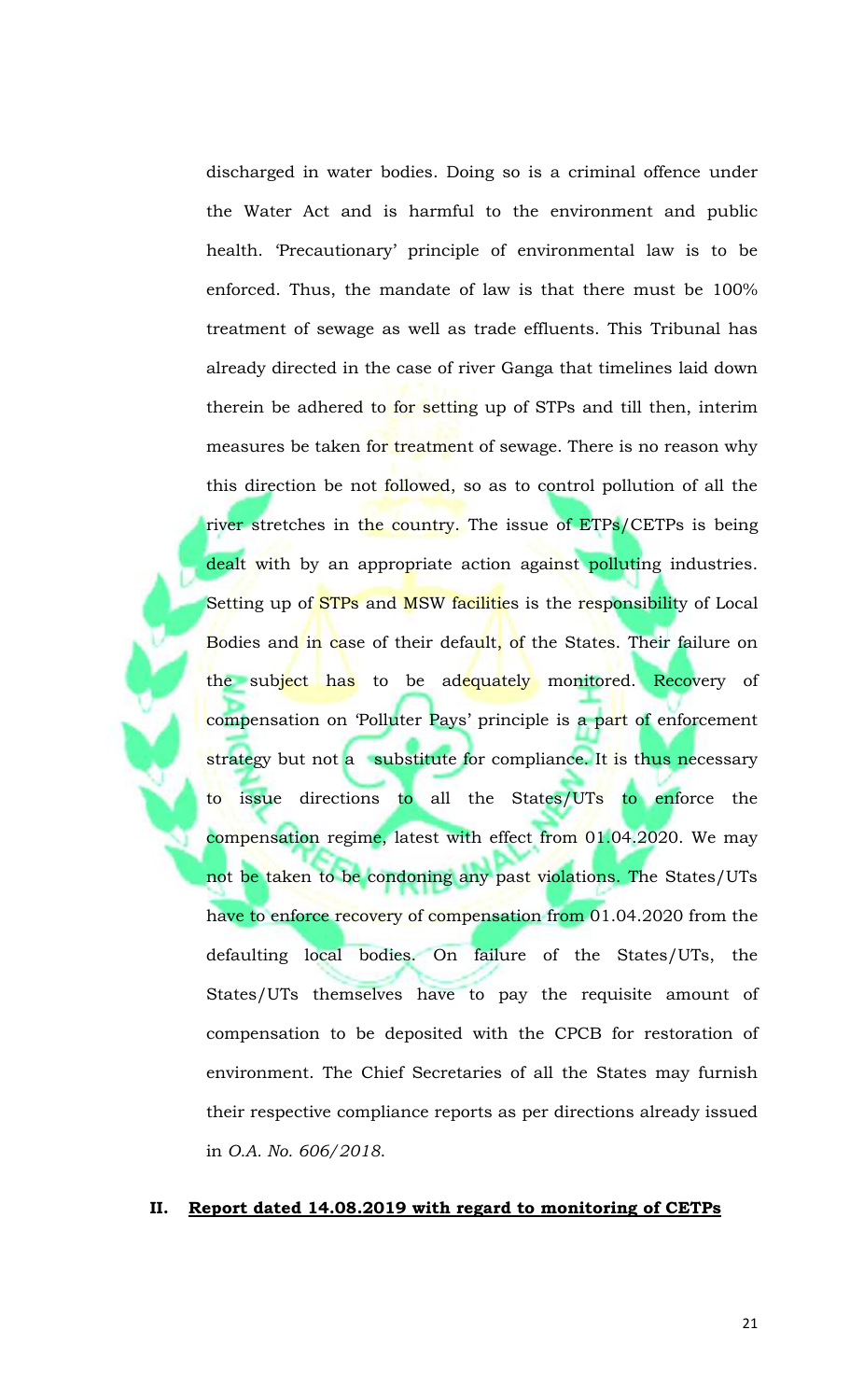- 18. The Committee inspected 127 CETPs in 14 States. Figure of CETP assumed to be 97 was not correct. 66 CETPs were found to be noncompliant. CPCB directed SPCBs to take following steps:
	- *"1. SPCBs shall direct non-complying CETPs to take immediate corrective actions to comply with the environmental standards.*
	- *2. CETP should be directed to take action as per the recommendations provided at Annexure A-N within a time frame.*
	- *3. In case of non-complying CETPs, action as deemed fit including levying of environmental compensation may be taken.*
	- *4. In case, OCEMS are not connected with CPCB & SPCB servers, ensure a robust system of physical inspections to verify compliance by drawing samples."*

#### **Discussion on the report dated 14.08.2019**

We accept the recommendation of the CPCB and direct the Chief Secretaries, State Governments, Union Territories and the SPCBs/PCCs to take further action accordingly and furnish an action taken report accordingly. The CPCB to meanwhile compile and collate information with regard to ETPs, CETPs, STPs, MSW Facilities, Legacy Waste dump sites and complete the pending task on the subject before the next date and furnish a report.

20. The environmental compensation regime for CETP not meeting the prescribed norms need to be evolved by the CPCB.

יטאופר

#### **Directions**

- 21. We may now sum up our directions:
	- (i) The Environmental compensation regime fixed for industrial units, GRAP, solid waste, sewage and ground water in the report dated 30.05.2019 is accepted and the same may be acted upon as an interim measure.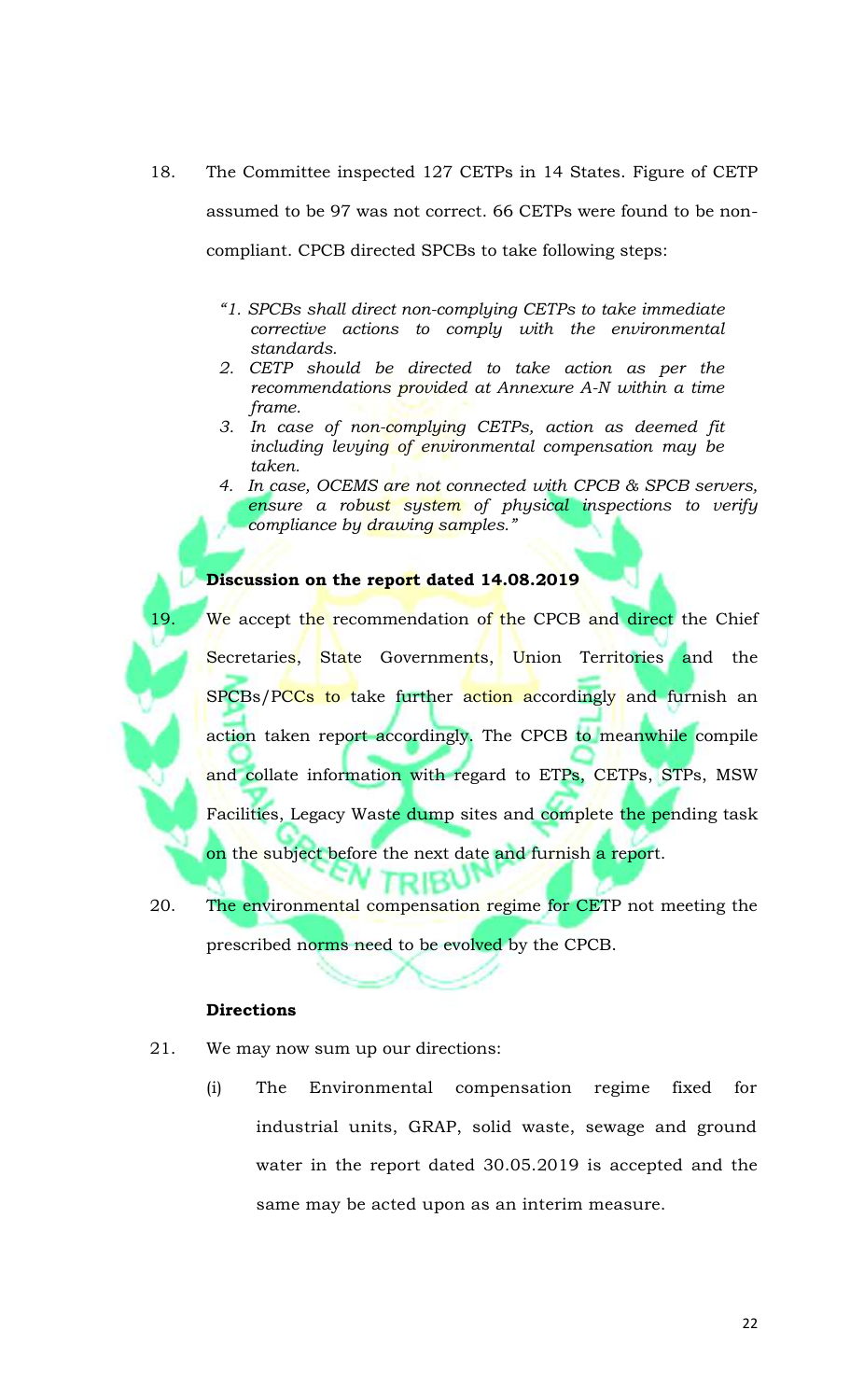- (ii) SPCBs/PCCs may ensure remedial action against noncompliant CETPs or individual industries in terms of not having ETPs/fully compliant ETPs or operating without consent or in violation of consent conditions. This may be overseen by the CPCB. CPCB may continue to compile information on this subject and furnish quarterly reports to this Tribunal which may also be uploaded on its website.
- (iii) All the Local Bodies and or the concerned departments of the State Government have to ensure 100% treatment of the generated sewage and in default to pay compensation which is to be recovered by the States/UTs, with effect from 01.04.2020. In default of such collection, the States/UTs are liable to pay such compensation. The CPCB is to collect the same and utilize for restoration of the environment.
	- (iv) The CPCB needs to collate the available data base with regard to ETPs, CETPs, STPs, MSW facilities, Legacy Waste sites and prepare a river basinwise macro picture in terms of gaps and needed interventions.

(v) The Chief Secretaries of all the States/UTs may furnish their respective compliance reports on this subject also in *O.A. No. 606/2018*.

List for further consideration on 21.05.2020, unless required earlier. A copy of this order be placed on the file of O.A. No. 606/2018 relating to all States/UTs and be sent to Chief Secretaries of all States/UTs, Secretary MoEF&CC, Secretary Jal Shakti and Secretary, MoHUA.